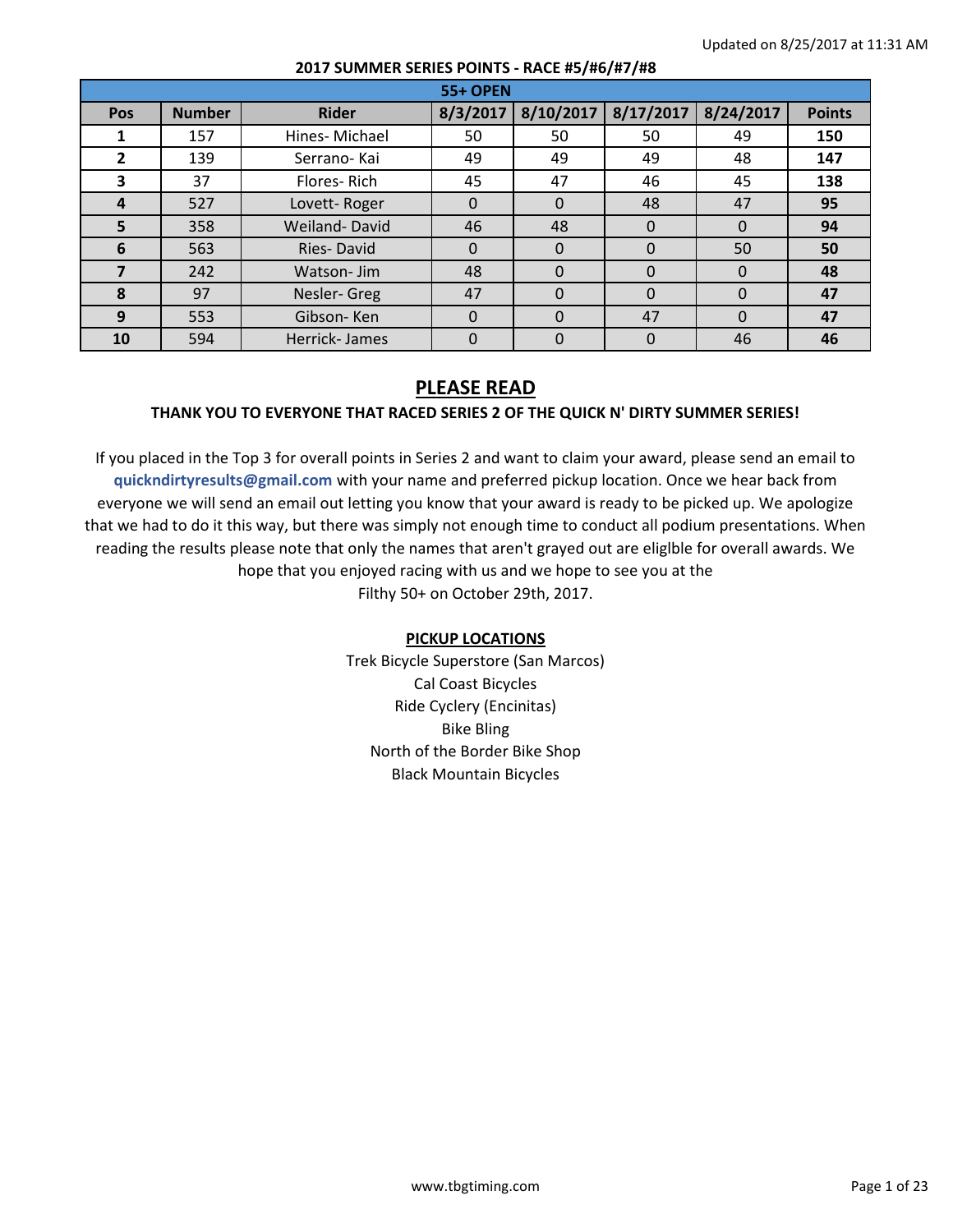| <b>BIG BONED (200+)</b> |               |                   |          |           |           |           |               |  |  |  |
|-------------------------|---------------|-------------------|----------|-----------|-----------|-----------|---------------|--|--|--|
| Pos                     | <b>Number</b> | <b>Rider</b>      | 8/3/2017 | 8/10/2017 | 8/17/2017 | 8/24/2017 | <b>Points</b> |  |  |  |
|                         | 205           | Flaming-Todd      | 50       | 50        | 50        | 50        | 150           |  |  |  |
| $\mathbf{2}$            | 155           | Young-Todd        | 49       | 49        | 49        | 48        | 147           |  |  |  |
| 3                       | 32            | Nelson-Brandon    | 48       | 48        | 48        | 49        | 145           |  |  |  |
| 4                       | 107           | Reiner- Gary      | 0        | 45        | 47        | 44        | 136           |  |  |  |
| 5                       | 581           | Hughes-Brett      | 0        | $\Omega$  | $\Omega$  | 47        | 47            |  |  |  |
| 6                       | 509           | Bayr-Frank        | 0        | 47        | $\Omega$  | $\Omega$  | 47            |  |  |  |
|                         | 483           | Kinsey- Andrew    | 47       | $\Omega$  | $\Omega$  | $\Omega$  | 47            |  |  |  |
| 8                       | 592           | <b>Grant-Russ</b> | $\Omega$ | $\Omega$  | $\Omega$  | 46        | 46            |  |  |  |
| 9                       | 518           | Morton-Mike       | 0        | 46        | $\Omega$  | $\Omega$  | 46            |  |  |  |
| 10                      | 259           | Staszak-Chris     | 0        |           | 0         | 45        | 45            |  |  |  |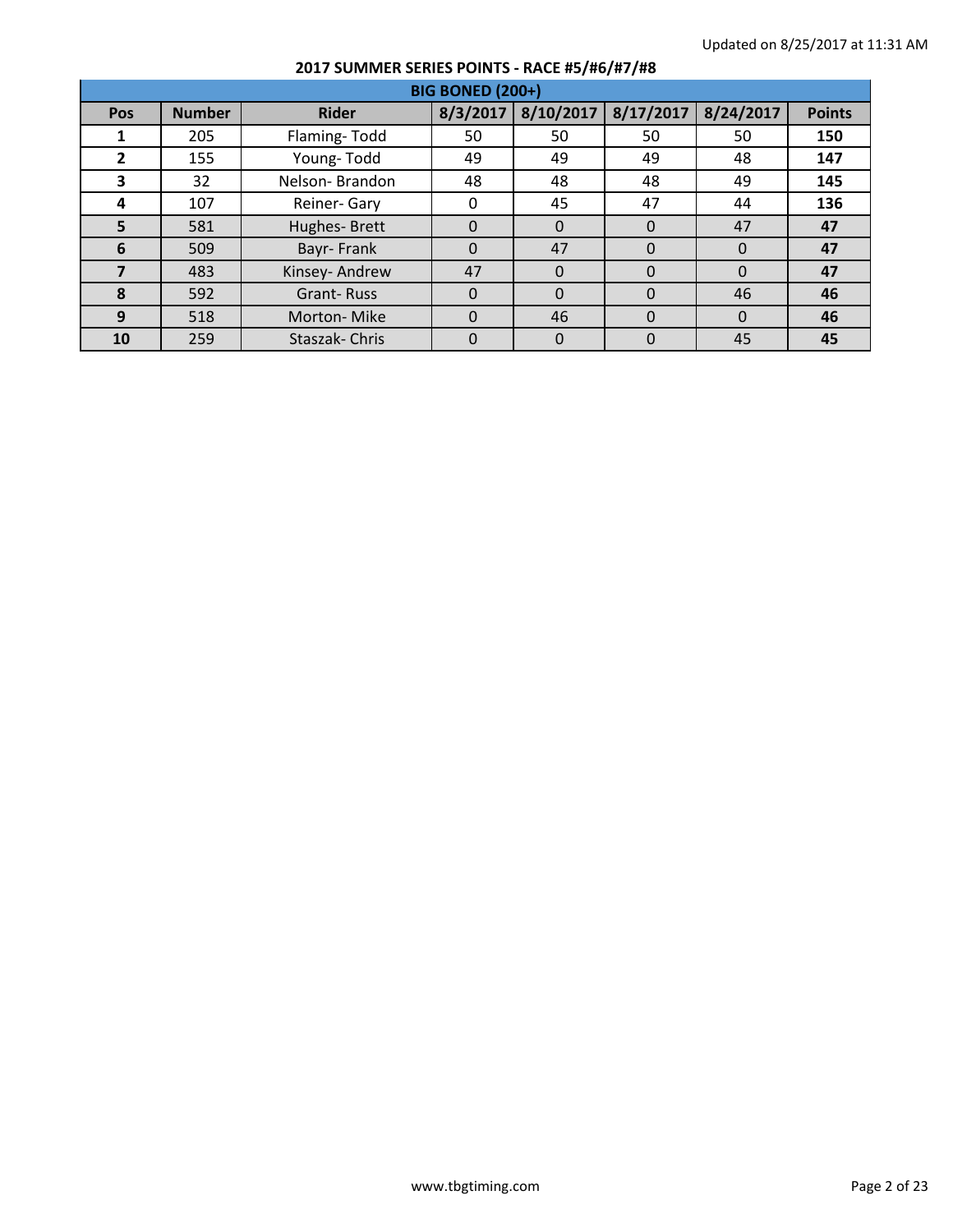|                | <b>ENDURO 16+</b> |                          |              |           |           |                |               |  |  |  |  |
|----------------|-------------------|--------------------------|--------------|-----------|-----------|----------------|---------------|--|--|--|--|
| Pos            | <b>Number</b>     | <b>Rider</b>             | 8/3/2017     | 8/10/2017 | 8/17/2017 | 8/24/2017      | <b>Points</b> |  |  |  |  |
| 1              | 22                | <b>Wagner-Travis</b>     | 49           | 50        | 49        | 50             | 149           |  |  |  |  |
| $\overline{2}$ | 449               | Musick-Kenny             | 48           | 46        | $\Omega$  | 47             | 141           |  |  |  |  |
| 3              | 462               | Goodman-Chance           | 46           | $\Omega$  | 44        | 43             | 133           |  |  |  |  |
| 4              | 229               | Gibbons-Richard          | 0            | $\Omega$  | 48        | 49             | 97            |  |  |  |  |
| 5              | 520               | Lee-Colter               | 0            | 48        | 47        | $\mathbf{0}$   | 95            |  |  |  |  |
| 6              | 512               | Chrisrenson-Alex         | $\Omega$     | 49        | 45        | $\Omega$       | 94            |  |  |  |  |
| $\overline{ }$ | 117               | Scranton- Gavyn          | 47           | 45        | $\Omega$  | $\Omega$       | 92            |  |  |  |  |
| 8              | 504               | Sleeter-Mike             | $\Omega$     | $\Omega$  | 50        | $\Omega$       | 50            |  |  |  |  |
| 9              | 428               | <b>Chambers- Cameron</b> | 50           | $\Omega$  | $\Omega$  | $\Omega$       | 50            |  |  |  |  |
| 10             | 589               | Crisostomo- Alex         | $\mathbf{0}$ | $\Omega$  | $\Omega$  | 48             | 48            |  |  |  |  |
| 11             | 503               | Arcidiacono- Skyler      | $\Omega$     | 47        | $\Omega$  | $\Omega$       | 47            |  |  |  |  |
| 12             | 526               | Fiedler-Logan            | $\mathbf{0}$ | $\Omega$  | 46        | $\overline{0}$ | 46            |  |  |  |  |
| 13             | 564               | Blackfelner-Robyn        | $\Omega$     | $\Omega$  | $\Omega$  | 46             | 46            |  |  |  |  |
| 14             | 586               | Morton- Grant            | $\Omega$     | $\Omega$  | $\Omega$  | 45             | 45            |  |  |  |  |
| 15             | 593               | Hindman-Kurt             | $\Omega$     | $\Omega$  | $\Omega$  | 44             | 44            |  |  |  |  |
| 16             | 152               | Fierro-Justin            | 0            | $\Omega$  | $\Omega$  | $\Omega$       | $\mathbf 0$   |  |  |  |  |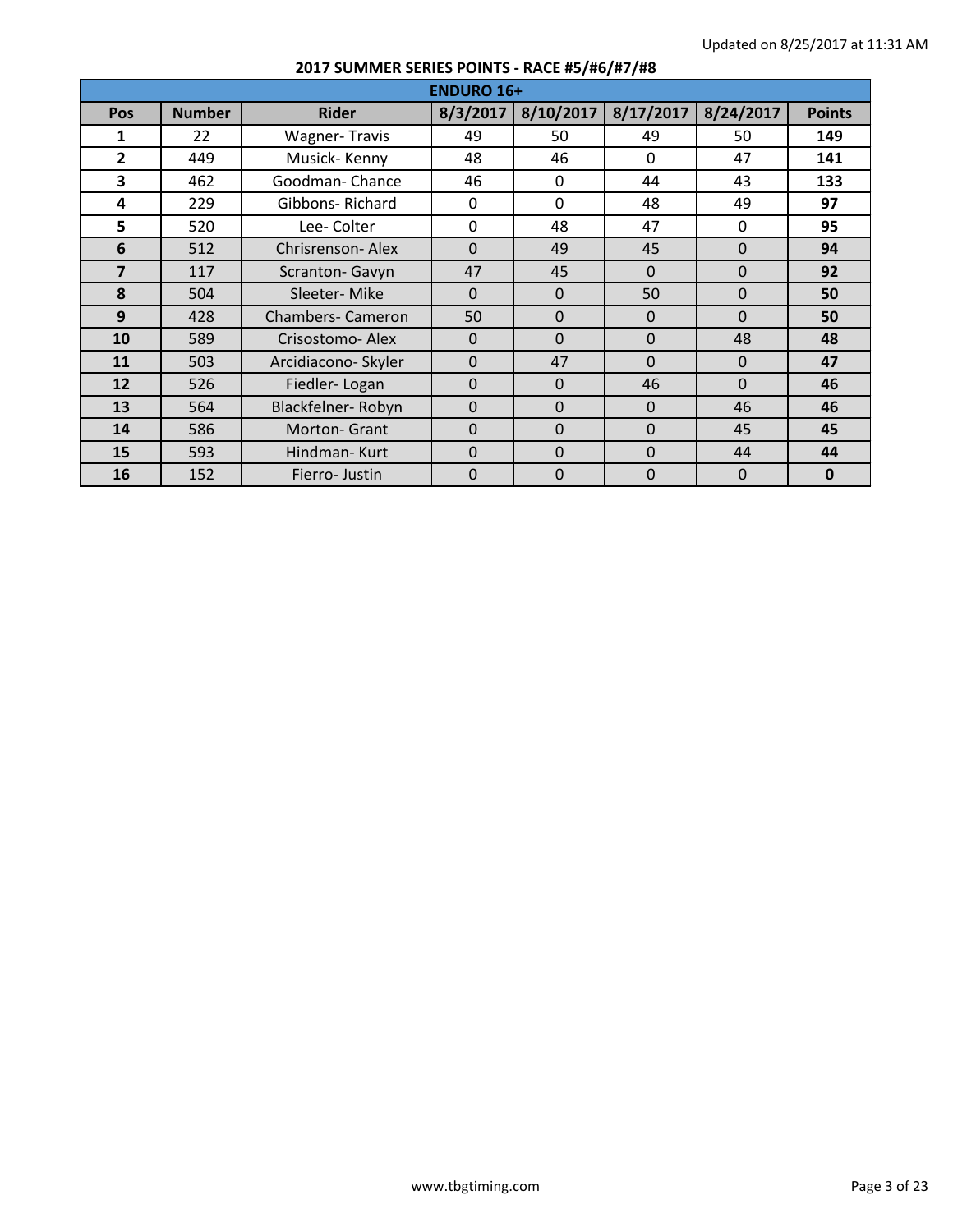|              | <b>FEMALE BEG 16+</b> |                         |          |           |           |           |               |  |  |  |
|--------------|-----------------------|-------------------------|----------|-----------|-----------|-----------|---------------|--|--|--|
| Pos          | <b>Number</b>         | <b>Rider</b>            | 8/3/2017 | 8/10/2017 | 8/17/2017 | 8/24/2017 | <b>Points</b> |  |  |  |
|              | 113                   | Rozsa-Angie             | 50       | 50        | 50        | 0         | 150           |  |  |  |
| $\mathbf{2}$ | 490                   | <b>Barrett-Michelle</b> | 0        | 46        | 49        | 49        | 144           |  |  |  |
| 3            | 104                   | Piggott-Emma            | 0        | 47        | 48        | 47        | 142           |  |  |  |
| 4            | 69                    | Henry-Kristin           | 0        | 45        | 46        | 48        | 139           |  |  |  |
| 5            | 403                   | Sevilla-Jenna           | 0        | 43        | 44        | 46        | 133           |  |  |  |
| 6            | 451                   | Reina-Alyssa            | 48       | 49        | $\Omega$  | $\Omega$  | 97            |  |  |  |
| 7            | 528                   | St.Germain-Karen        | 0        | $\Omega$  | 47        | 50        | 97            |  |  |  |
| 8            | 431                   | Diaz-Mica               | 47       | 48        | $\Omega$  | $\Omega$  | 95            |  |  |  |
| 9            | 377                   | Cantwell-Laurie         | $\Omega$ | 44        | 45        | $\Omega$  | 89            |  |  |  |
| 10           | 440                   | Hill- Erynne            | 49       | $\Omega$  | $\Omega$  | $\Omega$  | 49            |  |  |  |
| 11           | 427                   | Casey-Stumpf            | 46       | 0         | $\Omega$  | $\Omega$  | 46            |  |  |  |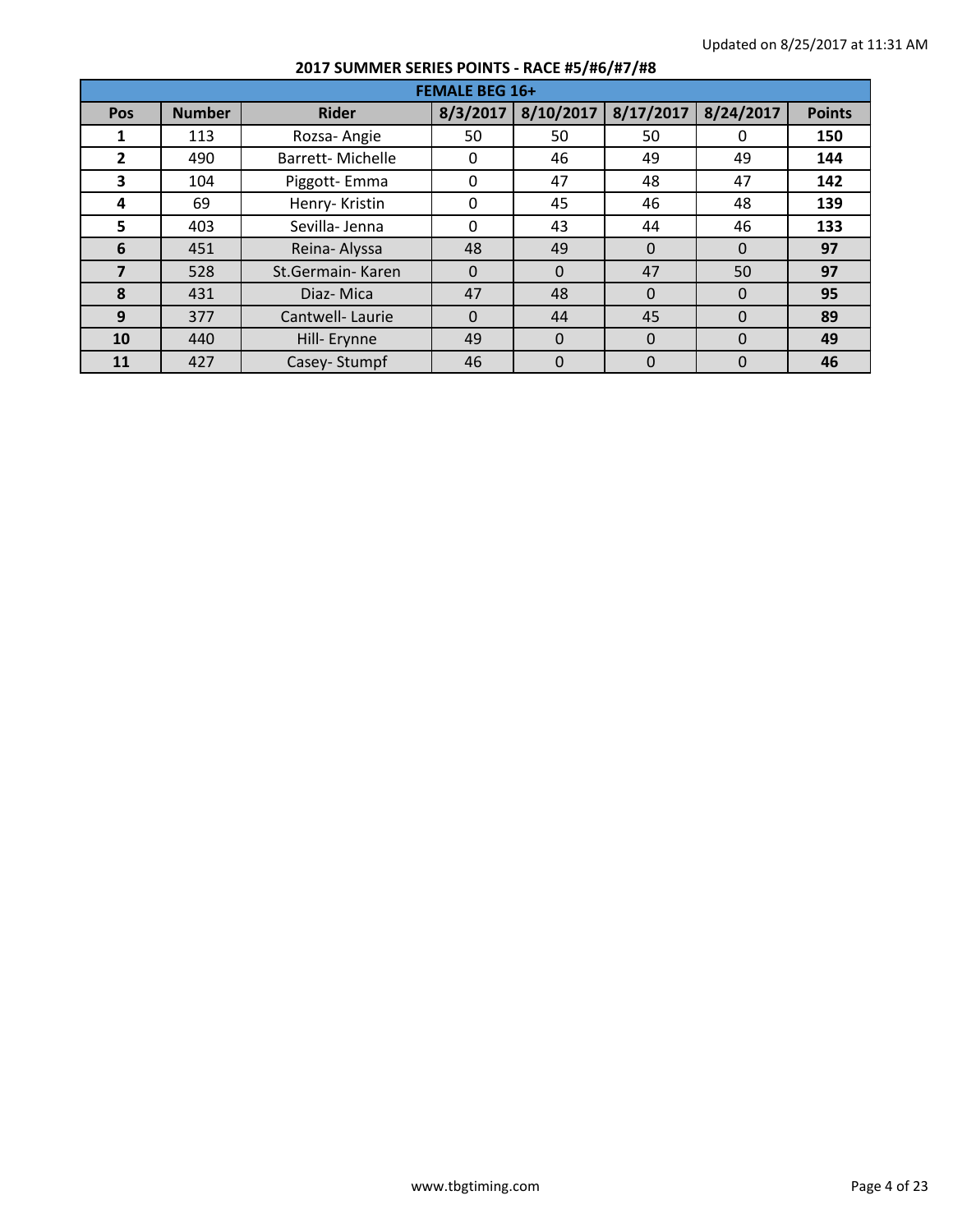| <b>FEMALE EXP 16+</b> |               |                   |          |           |           |           |               |  |  |
|-----------------------|---------------|-------------------|----------|-----------|-----------|-----------|---------------|--|--|
| <b>Pos</b>            | <b>Number</b> | <b>Rider</b>      | 8/3/2017 | 8/10/2017 | 8/17/2017 | 8/24/2017 | <b>Points</b> |  |  |
|                       | 30            | Taylor-Monica     | 49       | 49        | 49        | 50        | 148           |  |  |
| 2                     | 303           | Brouha-Sharon     |          | 48        | 46        | 47        | 141           |  |  |
| з                     | 484           | Uibel- Jonna      | 48       |           | 47        |           | 95            |  |  |
| 4                     | 510           | Patrick-Christi   |          | 50        | 50        | $\Omega$  | 100           |  |  |
| 5                     | 436           | Gibson- Gwendalyn | 50       | 0         | 0         | $\Omega$  | 50            |  |  |
| 6                     | 136           | Wilson-Heather    |          | 0         | 0         | 49        | 49            |  |  |
|                       | 463           | Riley-Tessa       |          | O         | 0         | 48        | 48            |  |  |
|                       | 534           | Leeann-Storino    |          | O         | 48        | $\Omega$  | 48            |  |  |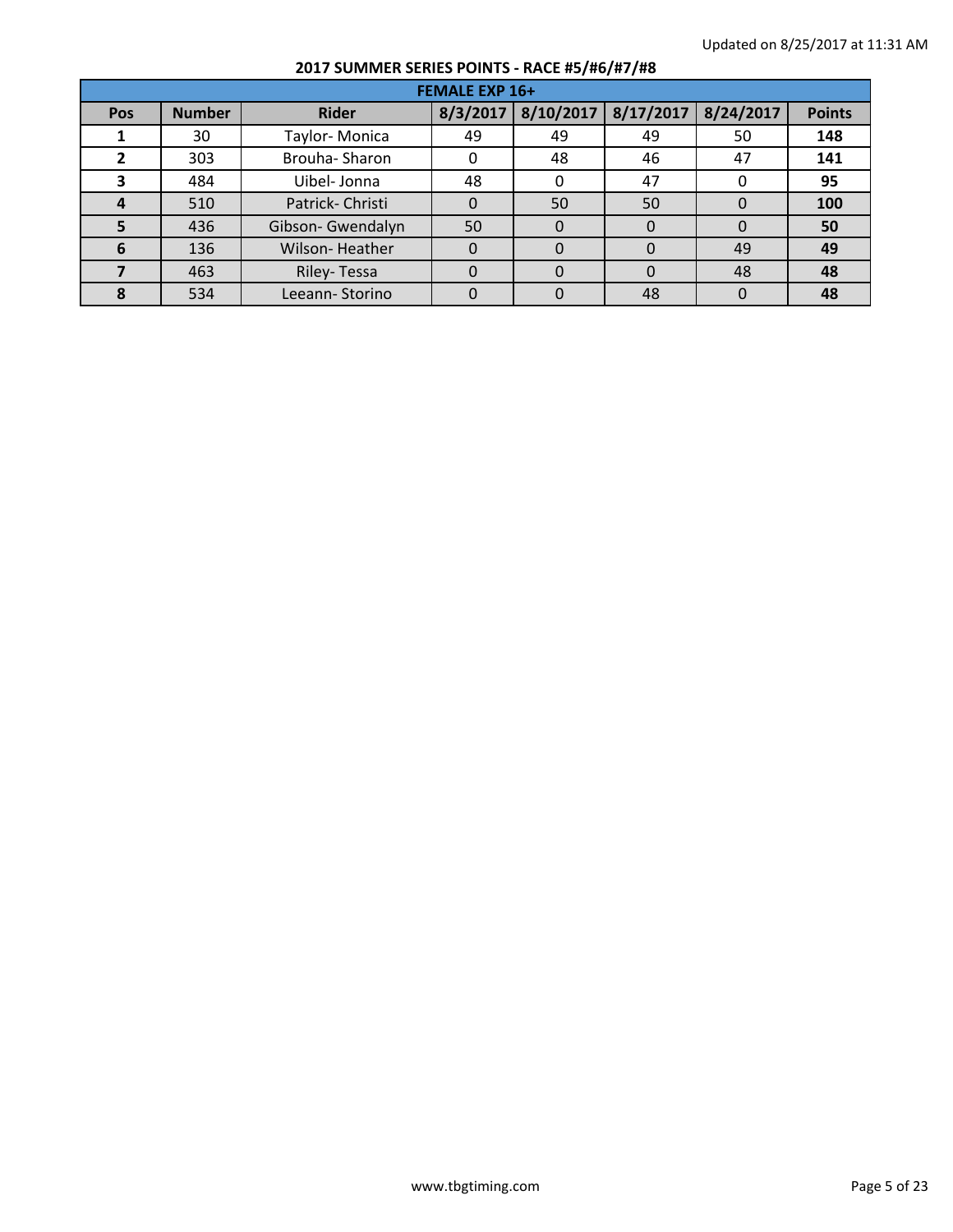|     | <b>FEMALE SPT 16+</b> |                  |          |           |           |           |               |  |  |  |  |
|-----|-----------------------|------------------|----------|-----------|-----------|-----------|---------------|--|--|--|--|
| Pos | <b>Number</b>         | <b>Rider</b>     | 8/3/2017 | 8/10/2017 | 8/17/2017 | 8/24/2017 | <b>Points</b> |  |  |  |  |
|     | 122                   | Silva-Ana        | 50       |           | 50        | 48        | 148           |  |  |  |  |
| 2   | 453                   | Willard-Melanie  | 48       | 50        | 0         | 44        | 142           |  |  |  |  |
| З   | 60                    | Gibbons- Julia   | 0        | 0         | 49        | 49        | 98            |  |  |  |  |
| 4   | 524                   | Hamman-Shilpa    |          | 49        | 47        | $\Omega$  | 96            |  |  |  |  |
| 5   | 540                   | Murray- Patricia | 0        | 0         | 48        | 46        | 94            |  |  |  |  |
| 6   | 568                   | Walker-Esther    |          |           | $\Omega$  | 50        | 50            |  |  |  |  |
|     | 463                   | Riley-Tessa      | 49       | $\Omega$  | 0         | $\Omega$  | 49            |  |  |  |  |
| 8   | 584                   | Rasmussen-Caylay | 0        | $\Omega$  | $\Omega$  | 47        | 47            |  |  |  |  |
| 9   | 113                   | Rozsa-Angie      |          |           |           | 45        | 45            |  |  |  |  |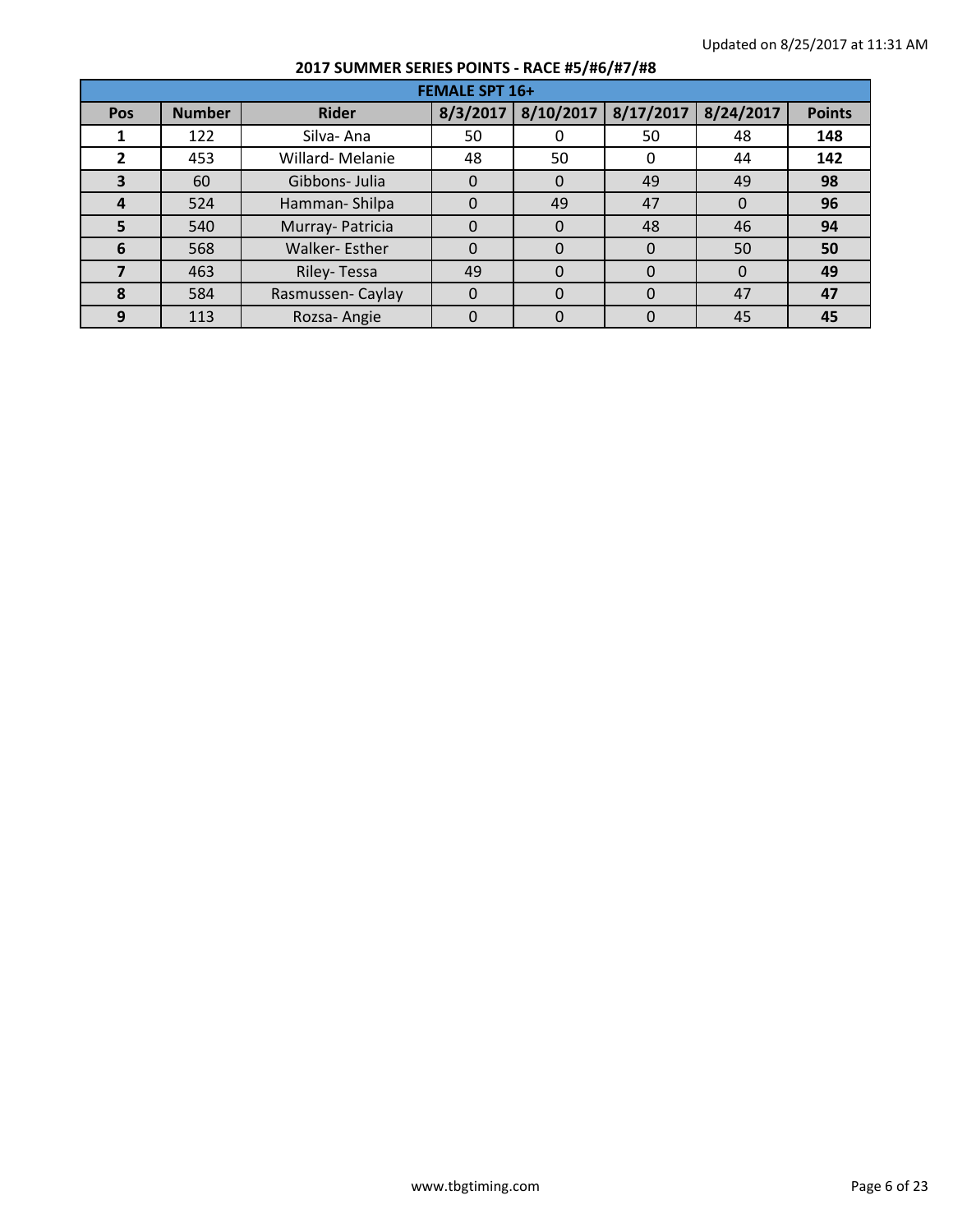|     | <b>MALE BEG 16-24</b> |                       |          |           |           |           |               |  |  |  |
|-----|-----------------------|-----------------------|----------|-----------|-----------|-----------|---------------|--|--|--|
| Pos | <b>Number</b>         | <b>Rider</b>          | 8/3/2017 | 8/10/2017 | 8/17/2017 | 8/24/2017 | <b>Points</b> |  |  |  |
|     | 455                   | Holly-Nathan          | 48       |           | 50        | 49        | 147           |  |  |  |
| 2   | 494                   | Moreno-Alejandro      | 0        | 50        | 47        | 46        | 143           |  |  |  |
| 3   | 467                   | Jefferies-Levi        | 50       | 0         | $\Omega$  | $\Omega$  | 50            |  |  |  |
| 4   | 582                   | Reis-Fuller           | 0        | $\Omega$  | $\Omega$  | 50        | 50            |  |  |  |
| 5   | 426                   | <b>ALBRECHT-RILEY</b> | 49       | 0         | $\Omega$  | $\Omega$  | 49            |  |  |  |
| 6   | 126                   | Spain-Justin          | $\Omega$ | $\Omega$  | 49        | $\Omega$  | 49            |  |  |  |
| 7   | 575                   | Fenton-Dale           | $\Omega$ | $\Omega$  | $\Omega$  | 48        | 48            |  |  |  |
| 8   | 529                   | Hollander- Cory       | 0        | $\Omega$  | 48        | $\Omega$  | 48            |  |  |  |
| 9   | 576                   | Fenton-Daniel         | 0        | $\Omega$  | $\Omega$  | 47        | 47            |  |  |  |
| 10  | 443                   | Lazelle-Andrew        | 47       | $\Omega$  | $\Omega$  | $\Omega$  | 47            |  |  |  |
| 11  | 452                   | Sekanovich-Ivan       | 0        | $\Omega$  | 0         | 0         | 0             |  |  |  |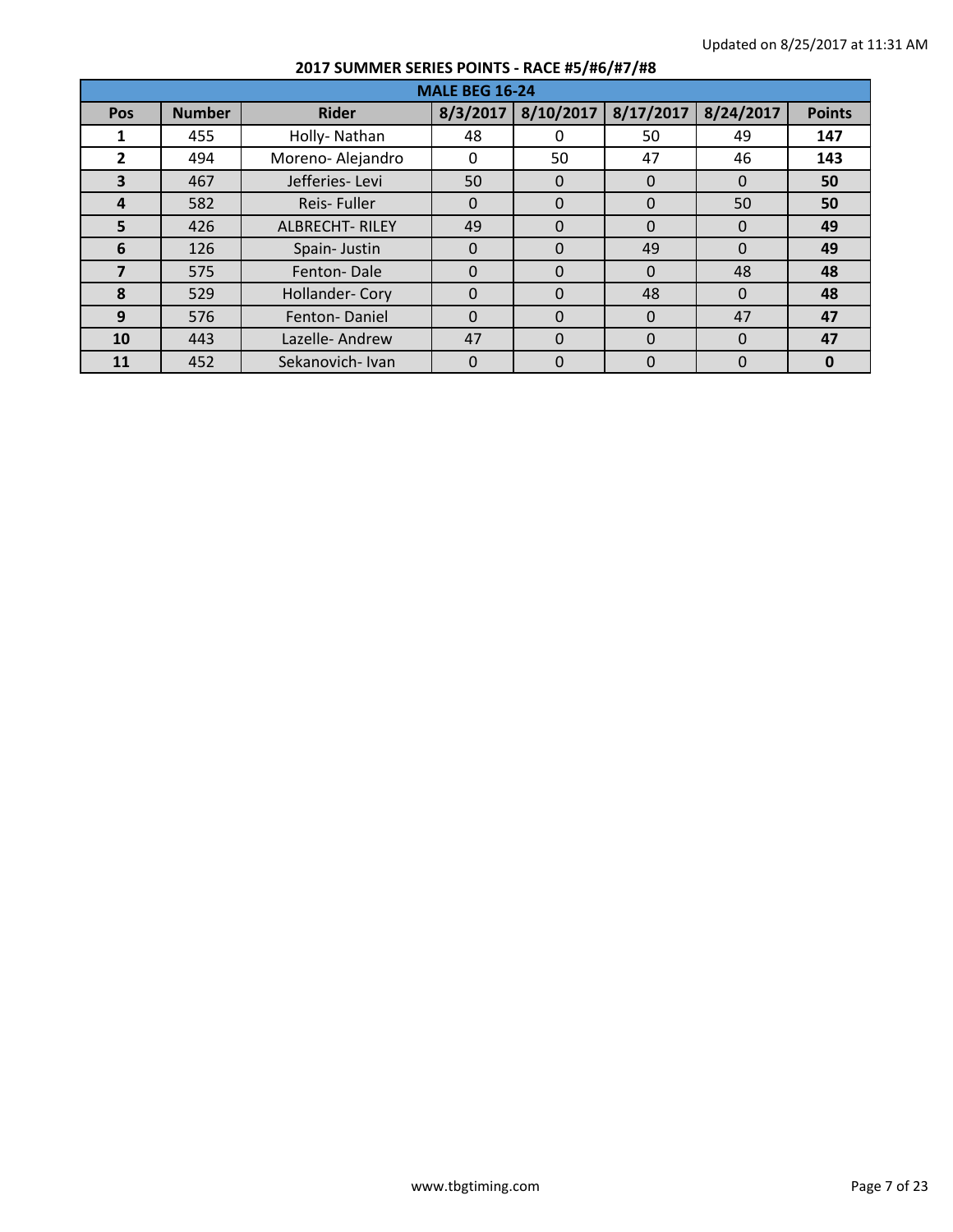| <b>MALE BEG 25-36</b> |               |                            |                |                |                |                |               |  |  |
|-----------------------|---------------|----------------------------|----------------|----------------|----------------|----------------|---------------|--|--|
| Pos                   | <b>Number</b> | <b>Rider</b>               | 8/3/2017       | 8/10/2017      | 8/17/2017      | 8/24/2017      | <b>Points</b> |  |  |
| 1                     | 236           | Oviedo-Michael             | 49             | 49             | 50             | 50             | 149           |  |  |
| $\overline{2}$        | 447           | McQueen-Dave               | 50             | 48             | 49             | 49             | 148           |  |  |
| 3                     | 304           | Carter-Sean                | 47             | 46             | 45             | $\mathbf 0$    | 138           |  |  |
| 4                     | 446           | MCDONALD- BRANDEN          | 45             | $\mathbf 0$    | 44             | 48             | 137           |  |  |
| 5                     | 176           | Gonzalez-Juan              | 46             | 45             | 46             | 45             | 137           |  |  |
| 6                     | 43            | Castro-Alejandro           | 48             | $\mathbf 0$    | 40             | 47             | 135           |  |  |
| $\overline{7}$        | 430           | Conrad-Jared               | 44             | 44             | 43             | 43             | 131           |  |  |
| 8                     | 497           | <b>Schoenherr- Matthew</b> | 0              | 43             | 42             | 44             | 129           |  |  |
| 9                     | 149           | Dennis-Justin              | 42             | 42             | 38             | 42             | 126           |  |  |
| 10                    | 480           | Sevilla-Ricardo            | 41             | 40             | 35             | 40             | 121           |  |  |
| 11                    | 267           | Leyva-Rene                 | $\mathbf 0$    | 39             | 36             | 41             | 116           |  |  |
| 12                    | 499           | Vonderfecht-Tyson          | $\overline{0}$ | 47             | 48             | $\mathbf{0}$   | 95            |  |  |
| 13                    | 448           | Moore-Joe                  | 43             | 41             | $\overline{0}$ | $\overline{0}$ | 84            |  |  |
| 14                    | 495           | Ralph-Kenyon               | $\overline{0}$ | 50             | $\overline{0}$ | $\overline{0}$ | 50            |  |  |
| 15                    | 530           | Smith-Jonathan             | $\mathbf{0}$   | $\mathbf{0}$   | 47             | $\overline{0}$ | 47            |  |  |
| 16                    | 419           | Cedillo-Brendan            | $\overline{0}$ | $\mathbf{0}$   | $\overline{0}$ | 46             | 46            |  |  |
| 17                    | 266           | Rodriguez- Jedidiah        | $\overline{0}$ | $\overline{0}$ | 41             | $\mathbf{0}$   | 41            |  |  |
| 18                    | 556           | Armstrong-Thomas           | $\overline{0}$ | $\Omega$       | 39             | $\mathbf{0}$   | 39            |  |  |
| 19                    | 498           | So-Jhonar                  | $\mathbf{0}$   | 38             | $\Omega$       | $\Omega$       | 38            |  |  |
| 20                    | 64            | Greco-Paul                 | $\overline{0}$ | $\mathbf{0}$   | 37             | $\Omega$       | 37            |  |  |
| 21                    | 491           | De La Cruz- Ronald         | $\overline{0}$ | 37             | $\mathbf 0$    | $\mathbf 0$    | 37            |  |  |
| 22                    | 496           | Salas-Joshua               | $\overline{0}$ | $\overline{0}$ | $\mathbf 0$    | $\overline{0}$ | $\mathbf{0}$  |  |  |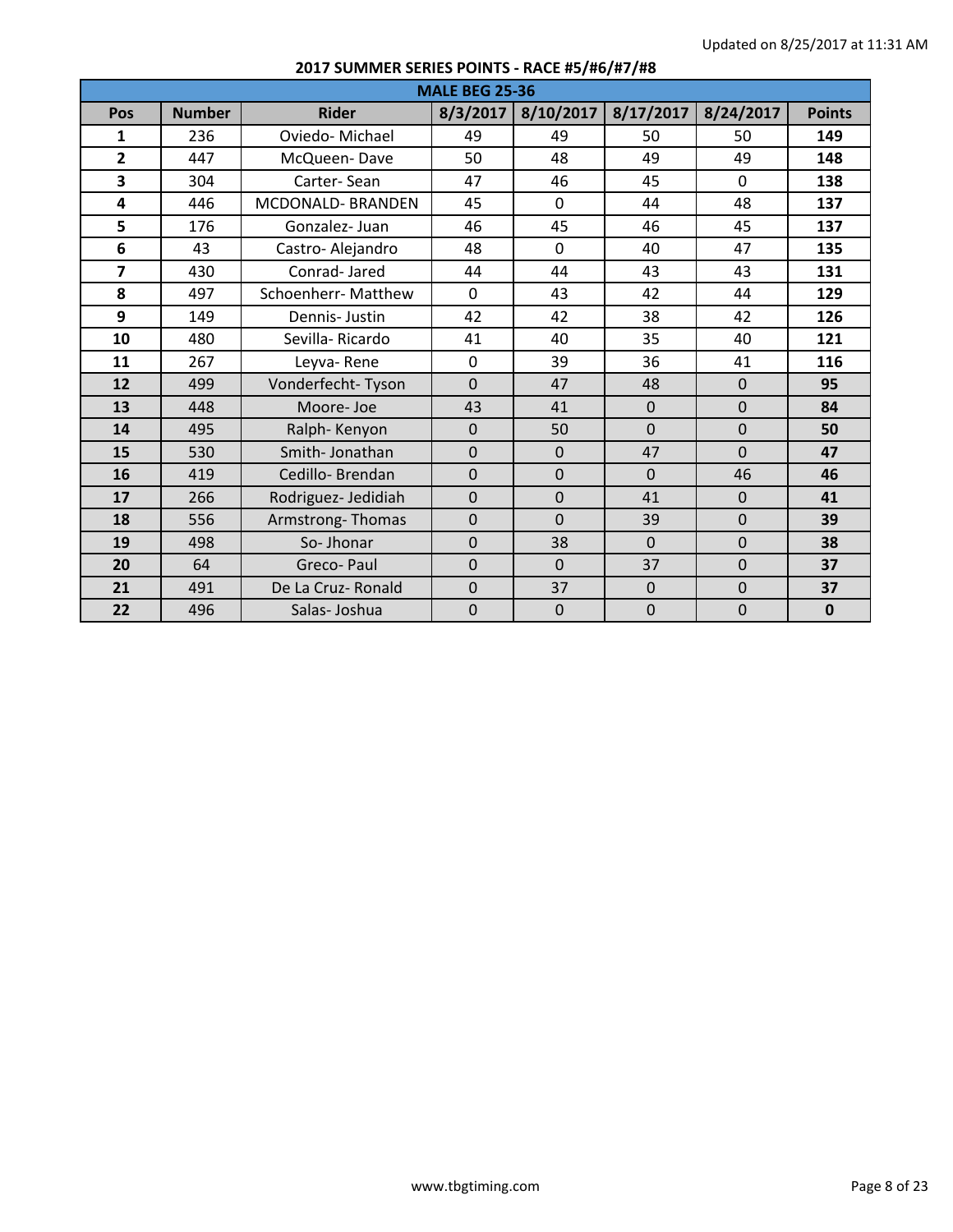| <b>MALE BEG 37-48</b>   |               |                       |             |                  |                |                  |               |  |  |
|-------------------------|---------------|-----------------------|-------------|------------------|----------------|------------------|---------------|--|--|
| Pos                     | <b>Number</b> | <b>Rider</b>          | 8/3/2017    | 8/10/2017        | 8/17/2017      | 8/24/2017        | <b>Points</b> |  |  |
| $\mathbf{1}$            | 24            | de la Cruz-Joseph     | 50          | 50               | $\Omega$       | 50               | 150           |  |  |
| $\overline{2}$          | 131           | Tweedy-Shawn          | 48          | 49               | 50             | $\mathbf{0}$     | 147           |  |  |
| 3                       | 200           | Tom-Steven            | 45          | 46               | 48             | 49               | 143           |  |  |
| $\overline{\mathbf{4}}$ | 156           | Stenton- John         | 46          | 47               | 49             | $\mathbf 0$      | 142           |  |  |
| 5                       | 38            | Ferratt-Mason         | 47          | 48               | 47             | $\mathbf 0$      | 142           |  |  |
| 6                       | 33            | Winckler- Jeffrey     | 42          | 45               | 46             | 46               | 137           |  |  |
| $\overline{\mathbf{z}}$ | 34            | <b>MACARE-MICHAEL</b> | 43          | 43               | 42             | 45               | 131           |  |  |
| 8                       | 461           | <b>Sherman-Rick</b>   | 39          | 42               | 39             | 48               | 129           |  |  |
| 9                       | 435           | Gerardi-Mark          | 40          | 41               | 40             | 43               | 124           |  |  |
| 10                      | 481           | <b>Bolano-Perse</b>   | 41          | $\mathbf 0$      | 38             | 42               | 121           |  |  |
| 11                      | 33            | Moatsos-John          | 36          | 40               | 31             | $\mathbf 0$      | 107           |  |  |
| 12                      | 225           | Hernandez- Israel     | $\mathbf 0$ | $\mathbf 0$      | 44             | 44               | 88            |  |  |
| 13                      | 379           | Aeschbacher-Noble     | 37          | $\mathbf 0$      | $\mathbf{0}$   | 37               | 74            |  |  |
| 14                      | 468           | Naiman-Nick           | 33          | $\boldsymbol{0}$ | 41             | $\mathbf{0}$     | 74            |  |  |
| 15                      | 546           | Samhat-Imad           | $\mathbf 0$ | $\mathbf 0$      | 32             | 41               | 73            |  |  |
| 16                      | 532           | de Guzman-Nelson      | $\mathbf 0$ | $\pmb{0}$        | 29             | 36               | 65            |  |  |
| 17                      | 25            | Ginter-Gary           | 49          | $\mathbf 0$      | $\mathbf 0$    | $\mathbf{0}$     | 49            |  |  |
| 18                      | 158           | Ibarra-Mario          | $\mathbf 0$ | $\mathbf 0$      | $\overline{0}$ | 47               | 47            |  |  |
| 19                      | 263           | Henderson-Ron         | $\mathbf 0$ | $\mathbf 0$      | 45             | $\mathbf{0}$     | 45            |  |  |
| 20                      | 466           | Custodio-Edward       | 44          | $\mathbf 0$      | $\mathbf 0$    | $\mathbf 0$      | 44            |  |  |
| 21                      | 511           | Jaffe- Syrus          | $\pmb{0}$   | 44               | $\mathbf 0$    | $\mathbf 0$      | 44            |  |  |
| 22                      | 77            | Jordan-Jesse          | $\mathbf 0$ | $\mathbf 0$      | 43             | $\overline{0}$   | 43            |  |  |
| 23                      | 591           | Miller-Matt           | $\mathbf 0$ | $\mathbf 0$      | $\pmb{0}$      | 40               | 40            |  |  |
| 24                      | 577           | Madson-Ryan           | $\mathbf 0$ | $\mathbf 0$      | $\mathbf 0$    | 39               | 39            |  |  |
| 25                      | 144           | Carlson-Jesse         | 38          | $\mathbf 0$      | $\mathbf 0$    | $\mathbf{0}$     | 38            |  |  |
| 26                      | 590           | Malave-Dan            | $\pmb{0}$   | $\mathbf 0$      | $\mathbf 0$    | 38               | 38            |  |  |
| 27                      | 170           | Dean-Jeremiah         | $\mathbf 0$ | $\mathbf 0$      | 37             | $\mathbf 0$      | 37            |  |  |
| 28                      | 555           | Abraham- Gideon       | $\pmb{0}$   | $\mathbf 0$      | 36             | $\pmb{0}$        | 36            |  |  |
| 29                      | 399           | Livingston-Chip       | $\mathbf 0$ | $\mathbf 0$      | 35             | $\mathbf 0$      | 35            |  |  |
| 30                      | 224           | Forby-Tavares         | 35          | $\pmb{0}$        | $\pmb{0}$      | $\pmb{0}$        | 35            |  |  |
| 31                      | 533           | Deneau- Jason         | $\mathbf 0$ | $\pmb{0}$        | 34             | $\pmb{0}$        | 34            |  |  |
| 32                      | 439           | Hamilton-Kevin        | 34          | $\pmb{0}$        | $\pmb{0}$      | $\mathbf 0$      | 34            |  |  |
| 33                      | 88            | Lombardi-Rick         | $\pmb{0}$   | $\pmb{0}$        | 33             | $\pmb{0}$        | 33            |  |  |
| 34                      | 310           | Godun- Jeff           | $\pmb{0}$   | $\mathbf 0$      | 30             | $\pmb{0}$        | 30            |  |  |
| 35                      | 313           | Litzenberg-Don        | $\pmb{0}$   | $\pmb{0}$        | 28             | $\pmb{0}$        | 28            |  |  |
| 36                      | 531           | Crane-William         | $\pmb{0}$   | $\mathbf 0$      | 27             | $\mathbf 0$      | 27            |  |  |
| 37                      | 371           | Tanksley-Simon        | $\pmb{0}$   | $\boldsymbol{0}$ | $\pmb{0}$      | $\mathbf{0}$     | $\mathbf 0$   |  |  |
| 38                      | 434           | Fahrbach-Bill         | $\pmb{0}$   | $\pmb{0}$        | $\pmb{0}$      | $\boldsymbol{0}$ | $\mathbf 0$   |  |  |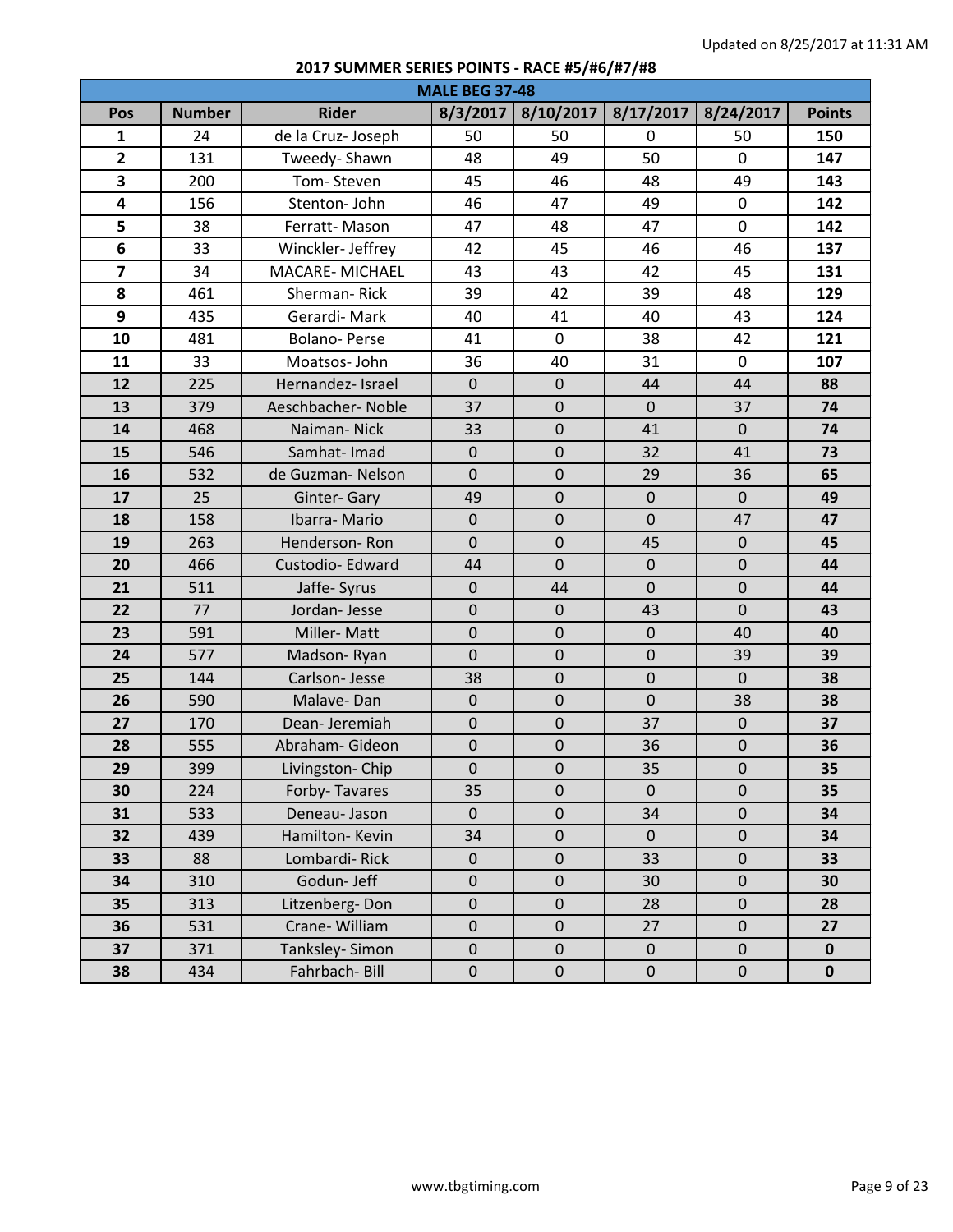|                         | MALE BEG 49+  |                  |          |              |              |           |               |  |  |  |  |
|-------------------------|---------------|------------------|----------|--------------|--------------|-----------|---------------|--|--|--|--|
| Pos                     | <b>Number</b> | <b>Rider</b>     | 8/3/2017 | 8/10/2017    | 8/17/2017    | 8/24/2017 | <b>Points</b> |  |  |  |  |
| 1                       | 255           | Kooiman-Brian    | 50       | 50           | 50           | 50        | 150           |  |  |  |  |
| $\overline{2}$          | 31            | Sanchez- Gerardo | 49       | 49           | 49           | 49        | 147           |  |  |  |  |
| 3                       | 93            | McManus-John     | 48       | 48           | 48           | 48        | 144           |  |  |  |  |
| 4                       | 87            | Ling-Steve       | 47       | 46           | 0            | 47        | 140           |  |  |  |  |
| 5                       | 251           | Bayliss-John     | 44       | 45           | $\Omega$     | 46        | 135           |  |  |  |  |
| 6                       | 254           | Musgrave-Kent    | $\Omega$ | 41           | 47           | 45        | 133           |  |  |  |  |
| $\overline{\mathbf{z}}$ | 59            | Gabriel-Tyler    | 42       | $\mathbf{0}$ | 46           | 44        | 132           |  |  |  |  |
| 8                       | 473           | Craft-Ross       | 45       | 47           | $\mathbf{0}$ | $\Omega$  | 92            |  |  |  |  |
| 9                       | 248           | Vizcarra-Tonny   | 46       | 44           | $\Omega$     | $\Omega$  | 90            |  |  |  |  |
| 10                      | 544           | Robertson-Steve  | $\Omega$ | $\Omega$     | 45           | 43        | 88            |  |  |  |  |
| 11                      | 298           | Guenther-Jack    | $\Omega$ | 43           | $\Omega$     | $\Omega$  | 43            |  |  |  |  |
| 12                      | 476           | Cappos-Steve     | 43       | $\Omega$     | $\Omega$     | $\Omega$  | 43            |  |  |  |  |
| 13                      | 74            | Jacobs-David     | $\Omega$ | 42           | $\Omega$     | $\Omega$  | 42            |  |  |  |  |
| 14                      | 438           | hackett-donald   | 41       | $\Omega$     | $\mathbf{0}$ | $\Omega$  | 41            |  |  |  |  |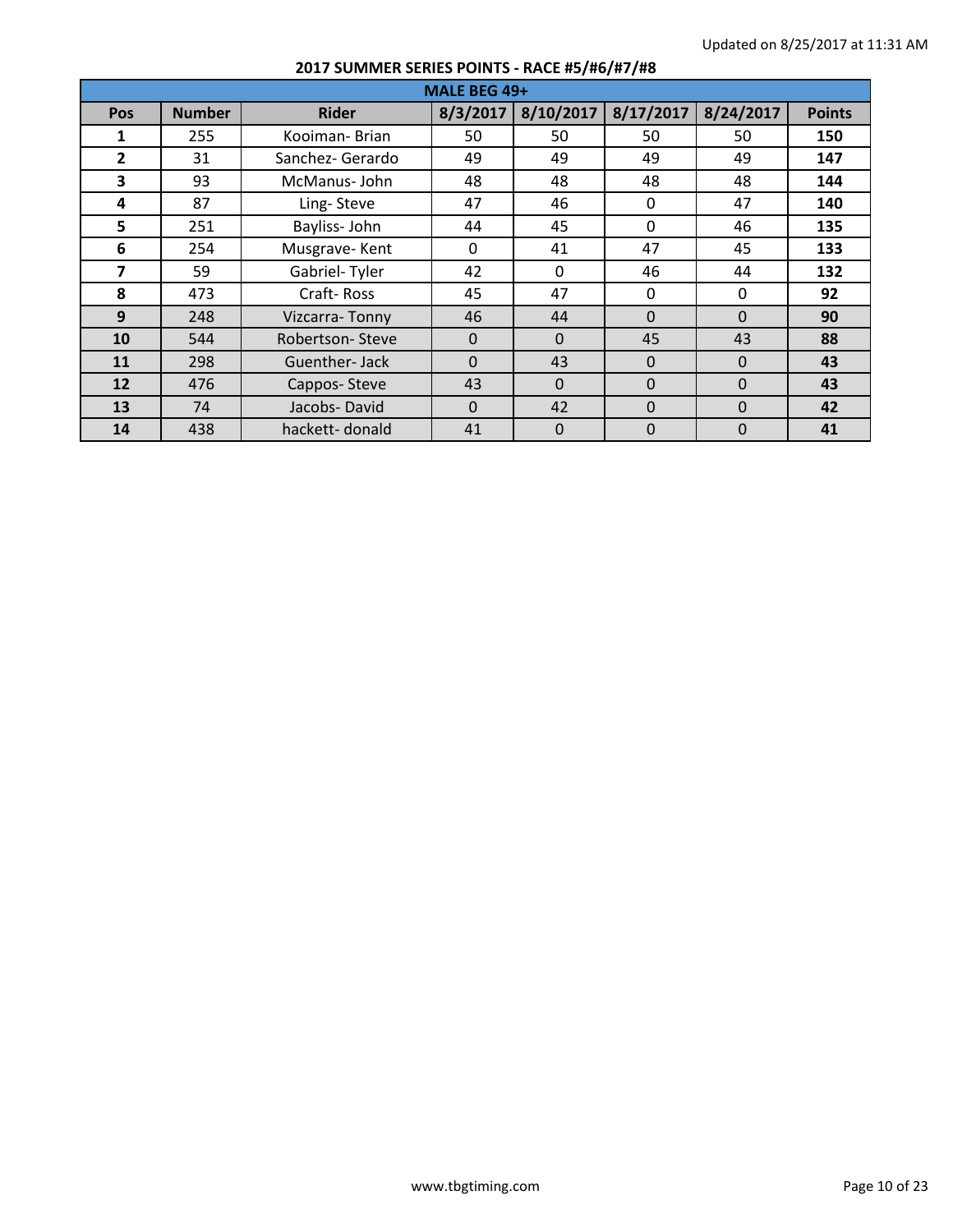|            | <b>MALE EXP 16-24</b> |                  |          |           |           |           |               |  |  |  |
|------------|-----------------------|------------------|----------|-----------|-----------|-----------|---------------|--|--|--|
| <b>Pos</b> | <b>Number</b>         | <b>Rider</b>     | 8/3/2017 | 8/10/2017 | 8/17/2017 | 8/24/2017 | <b>Points</b> |  |  |  |
|            | 513                   | Christenson-Evan |          | 50        | 50        | 50        | 150           |  |  |  |
| 2          | 178                   | Cappos-Jaron     | 49       | 49        | 49        | -0        | 147           |  |  |  |
|            | 190                   | Dugas-Payton     | 48       | 48        | 0         | 47        | 143           |  |  |  |
| 4          | 517                   | Ochoa-Javier     |          | 46        | 48        | 48        | 142           |  |  |  |
|            | 457                   | Omundson-Keith   | 50       | 0         | 0         | $\Omega$  | 50            |  |  |  |
| 6          | 234                   | McDonald-Brody   |          | 0         | 0         | 49        | 49            |  |  |  |
|            | 405                   | Sanchez-Jonah    |          | 47        | 0         | $\Omega$  | 47            |  |  |  |
|            | 85                    | Levy-Seth        |          | O         | $\Omega$  | 46        | 46            |  |  |  |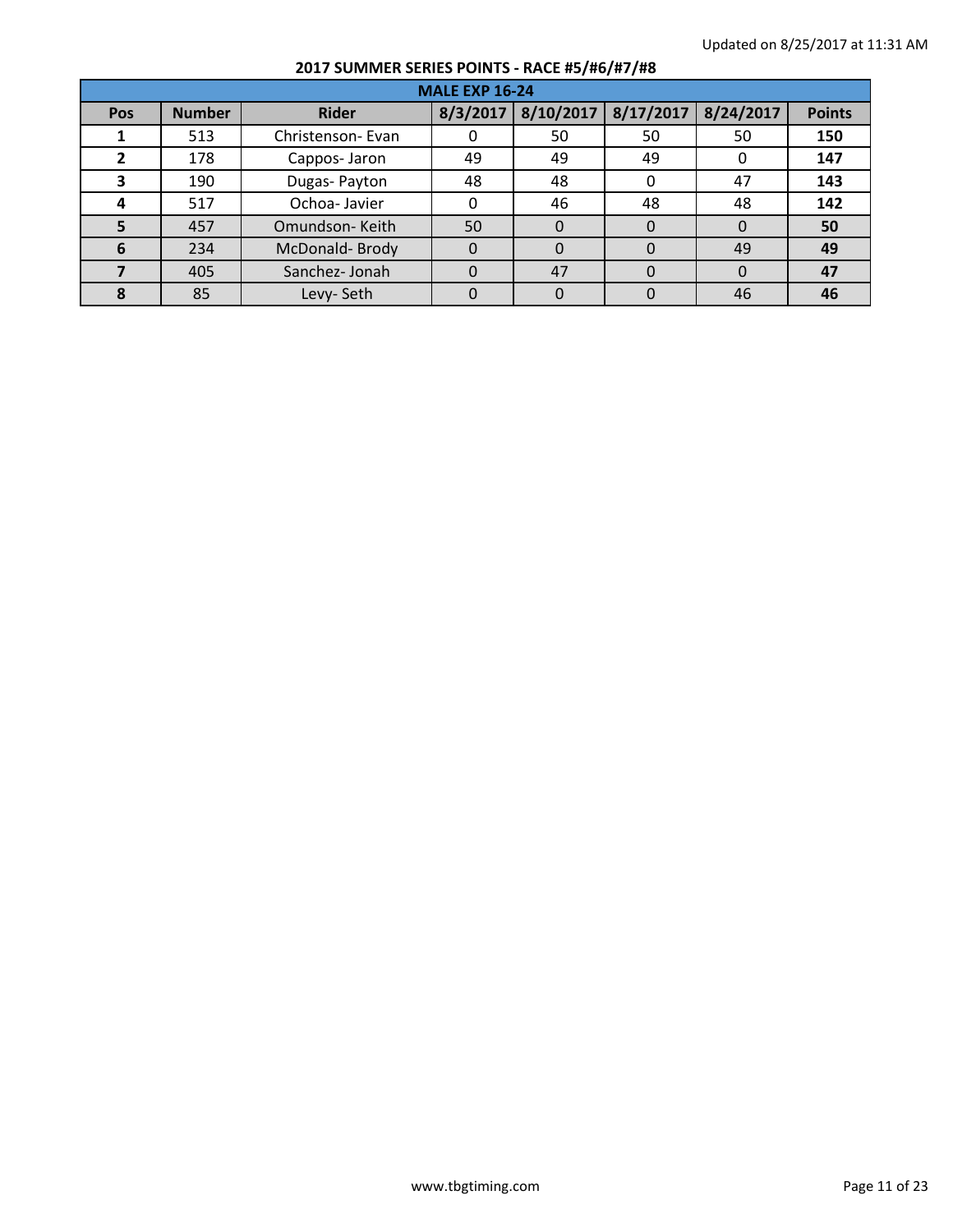|                | <b>MALE EXP 25-36</b> |                   |          |             |             |           |               |  |  |  |
|----------------|-----------------------|-------------------|----------|-------------|-------------|-----------|---------------|--|--|--|
| Pos            | <b>Number</b>         | <b>Rider</b>      | 8/3/2017 | 8/10/2017   | 8/17/2017   | 8/24/2017 | <b>Points</b> |  |  |  |
| 1              | 173                   | Scarborough-Brian | 0        | 50          | 50          | 50        | 150           |  |  |  |
| $\overline{2}$ | 264                   | Santos-David      | 50       | 48          | 49          | 49        | 148           |  |  |  |
| 3              | 265                   | Howe-Isaac        | 46       | 49          | 0           | 47        | 142           |  |  |  |
| 4              | 62                    | Goodman-Derek     | 47       | $\Omega$    | 48          | 46        | 141           |  |  |  |
| 5              | 99                    | Northway- Craig   | 48       | 47          | $\Omega$    | 45        | 140           |  |  |  |
| 6              | 110                   | Rios-Jared        | $\Omega$ | 45          | 47          | $\Omega$  | 92            |  |  |  |
| $\overline{7}$ | 210                   | Adamczyk-Martin   | $\Omega$ | $\Omega$    | 45          | 44        | 89            |  |  |  |
| 8              | 84                    | Lentz-Kevin       | 49       | $\Omega$    | $\Omega$    | $\Omega$  | 49            |  |  |  |
| 9              | 571                   | Wessling-John     | $\Omega$ | $\Omega$    | $\Omega$    | 48        | 48            |  |  |  |
| 10             | 32                    | Oswald-Jake       | $\Omega$ | 46          | $\Omega$    | $\Omega$  | 46            |  |  |  |
| 11             | 552                   | Roch-Stephane     | $\Omega$ | $\Omega$    | 46          | $\Omega$  | 46            |  |  |  |
| 12             | 471                   | Grosse-Kyle       | $\Omega$ | $\mathbf 0$ | $\mathbf 0$ | $\Omega$  | $\mathbf{0}$  |  |  |  |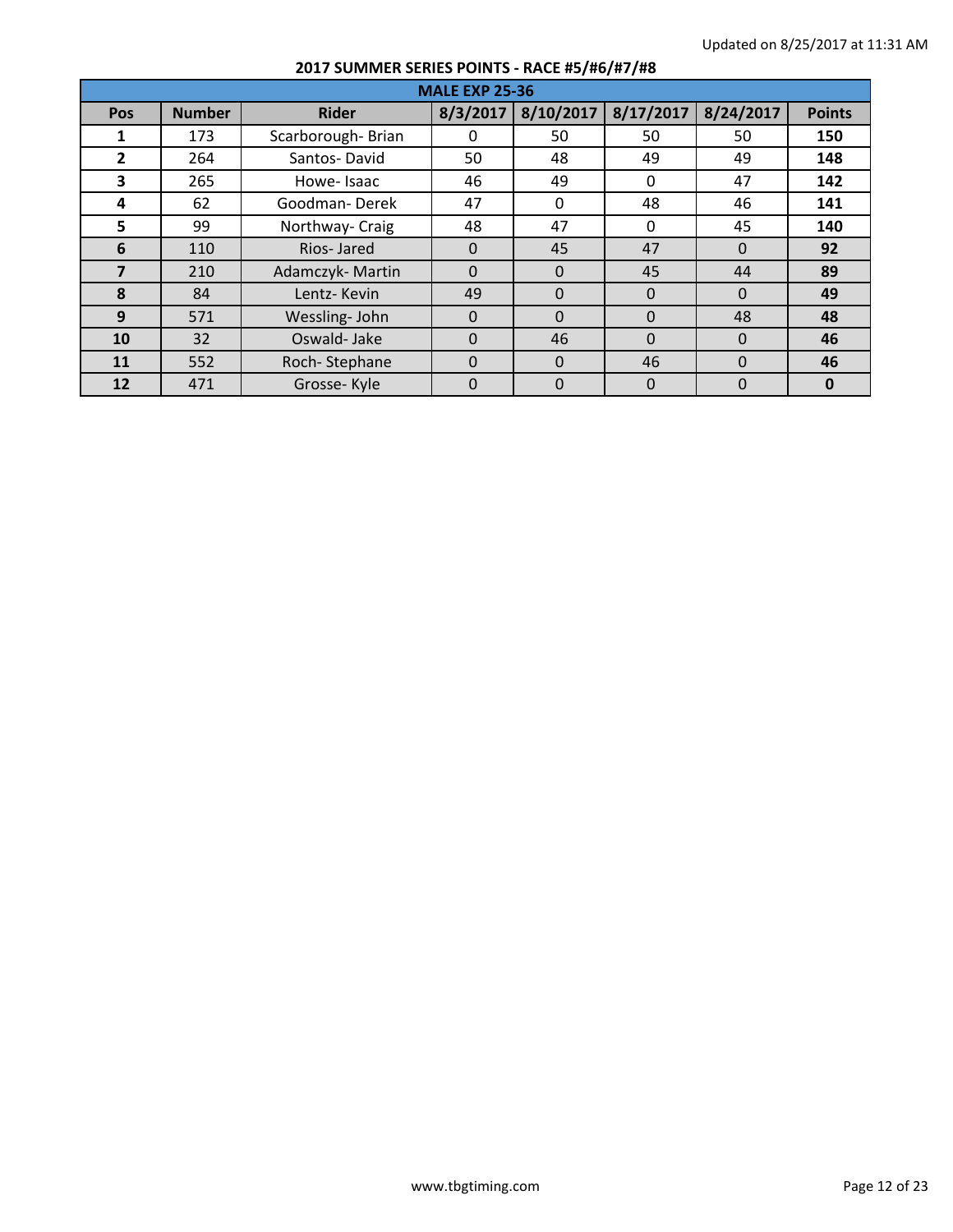|                | <b>MALE EXP 37-48</b> |                        |                |           |              |           |               |  |  |  |  |  |
|----------------|-----------------------|------------------------|----------------|-----------|--------------|-----------|---------------|--|--|--|--|--|
| <b>Pos</b>     | <b>Number</b>         | <b>Rider</b>           | 8/3/2017       | 8/10/2017 | 8/17/2017    | 8/24/2017 | <b>Points</b> |  |  |  |  |  |
| 1              | 49                    | Dahl-Ryan              | 50             | 49        | 48           | 50        | 149           |  |  |  |  |  |
| $\overline{2}$ | 464                   | Tintsman-Philip        | 49             | 50        | 50           | $\Omega$  | 149           |  |  |  |  |  |
| 3              | 260                   | <b>Wilson-Eric</b>     | $\Omega$       | 48        | 47           | 49        | 144           |  |  |  |  |  |
| 4              | 486                   | Elkins-Jake            | 48             | 47        | 46           | 48        | 143           |  |  |  |  |  |
| 5              | 342                   | Mills-Adam             | 47             | $\Omega$  | 45           | 47        | 139           |  |  |  |  |  |
| 6              | 408                   | Bordine-Karl           | 45             | 46        | $\mathbf{0}$ | 45        | 136           |  |  |  |  |  |
| 7              | 150                   | Engelhardt-Marc        | 46             | 45        | 44           | $\Omega$  | 135           |  |  |  |  |  |
| 8              | 350                   | Cantwell-Solomon       | 0              | 41        | 41           | 44        | 126           |  |  |  |  |  |
| 9              | 302                   | Brouha-Brook           | $\Omega$       | 44        | $\Omega$     | 43        | 87            |  |  |  |  |  |
| 10             | 423                   | Hamman-Shane           | $\overline{0}$ | 42        | 42           | $\Omega$  | 84            |  |  |  |  |  |
| 11             | 551                   | Gritters-Brandon       | $\Omega$       | $\Omega$  | 49           | $\Omega$  | 49            |  |  |  |  |  |
| 12             | 554                   | Behrens-John           | $\mathbf 0$    | $\Omega$  | $\Omega$     | 46        | 46            |  |  |  |  |  |
| 13             | 301                   | <b>Bottalico-Fabio</b> | $\Omega$       | 43        | $\Omega$     | $\Omega$  | 43            |  |  |  |  |  |
| 14             | 213                   | Farkas-Mike            | $\Omega$       | $\Omega$  | 43           | $\Omega$  | 43            |  |  |  |  |  |
| 15             | 460                   | Bonaventure-Pascal     | $\Omega$       | $\Omega$  | $\mathbf 0$  | 0         | $\mathbf{0}$  |  |  |  |  |  |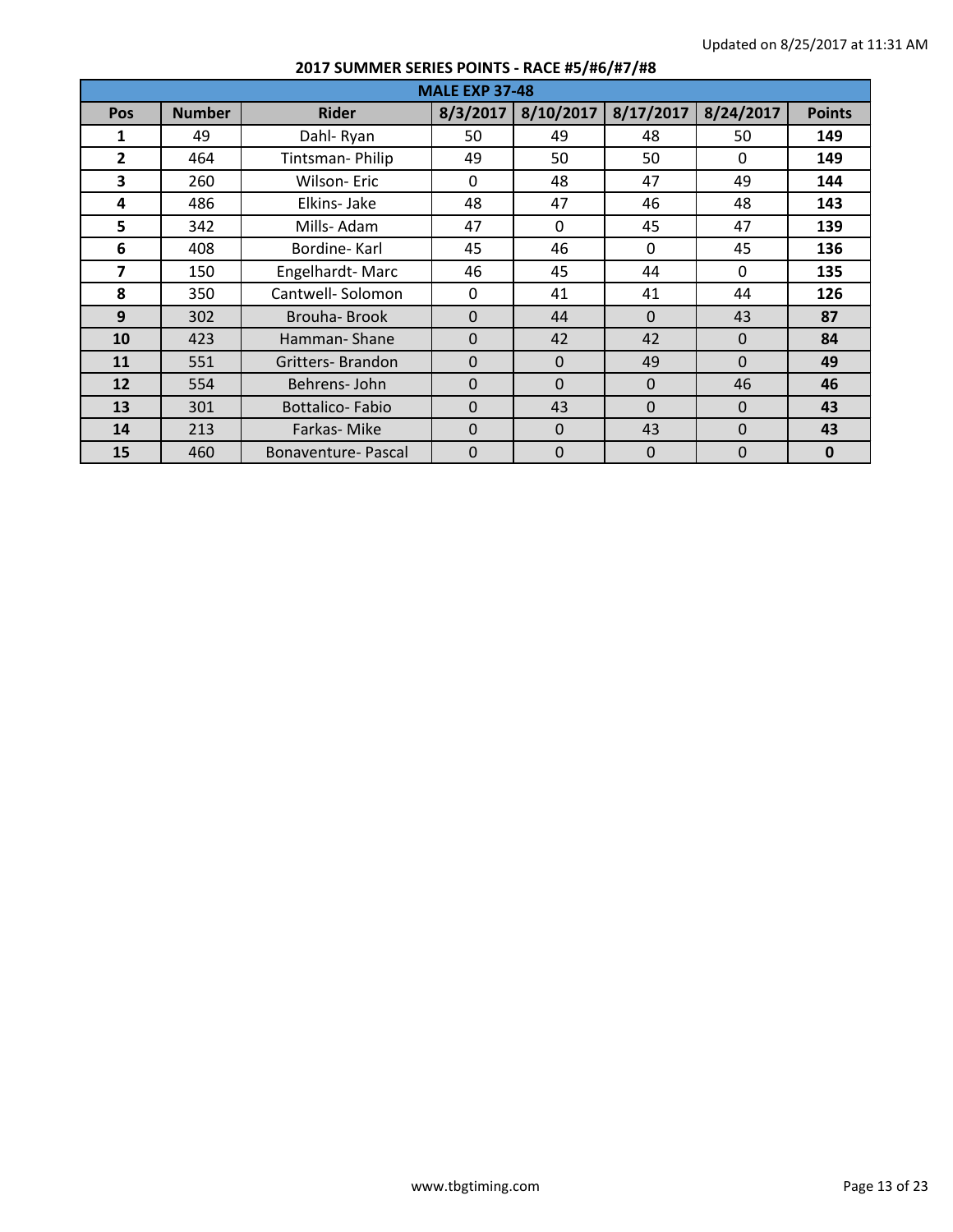|                         | MALE EXP 49+  |                     |          |           |             |           |               |  |  |  |  |  |
|-------------------------|---------------|---------------------|----------|-----------|-------------|-----------|---------------|--|--|--|--|--|
| Pos                     | <b>Number</b> | <b>Rider</b>        | 8/3/2017 | 8/10/2017 | 8/17/2017   | 8/24/2017 | <b>Points</b> |  |  |  |  |  |
| 1                       | 454           | Tholl- Pete         | 50       | 49        | 48          | 49        | 148           |  |  |  |  |  |
| $\mathbf{2}$            | 57            | Fenton- Greg        | 49       | 48        | 47          | 48        | 145           |  |  |  |  |  |
| $\overline{\mathbf{3}}$ | 75            | Jacobson-Jeff       | 48       | $\Omega$  | 49          | 47        | 144           |  |  |  |  |  |
| 4                       | 45            | Christman-Rob       | 0        | 47        | 45          | 45        | 137           |  |  |  |  |  |
| 5                       | 488           | Turner-David        | 0        | $\Omega$  | $\Omega$    | 44        | 44            |  |  |  |  |  |
| 6                       | 519           | Prenzlow-Brent      | $\Omega$ | 50        | 50          | $\Omega$  | 100           |  |  |  |  |  |
| $\overline{ }$          | 357           | Boyd-Steve          | 47       | 46        | $\Omega$    | $\Omega$  | 93            |  |  |  |  |  |
| 8                       | 505           | Nessel-Neil         | $\Omega$ | 44        | 44          | $\Omega$  | 88            |  |  |  |  |  |
| 9                       | 580           | Overend-Ned         | $\Omega$ | $\Omega$  | $\Omega$    | 50        | 50            |  |  |  |  |  |
| 10                      | 197           | <b>Twitty-Greg</b>  | $\Omega$ | $\Omega$  | $\Omega$    | 46        | 46            |  |  |  |  |  |
| 11                      | 535           | <b>Rintoul-Neil</b> | $\Omega$ | $\Omega$  | 46          | $\Omega$  | 46            |  |  |  |  |  |
| 12                      | 395           | Sowinski- Michael   | $\Omega$ | 45        | $\mathbf 0$ | $\Omega$  | 45            |  |  |  |  |  |
| 13                      | 565           | Liechty-Randy       | 0        | $\Omega$  | $\Omega$    | $\Omega$  | $\bf{0}$      |  |  |  |  |  |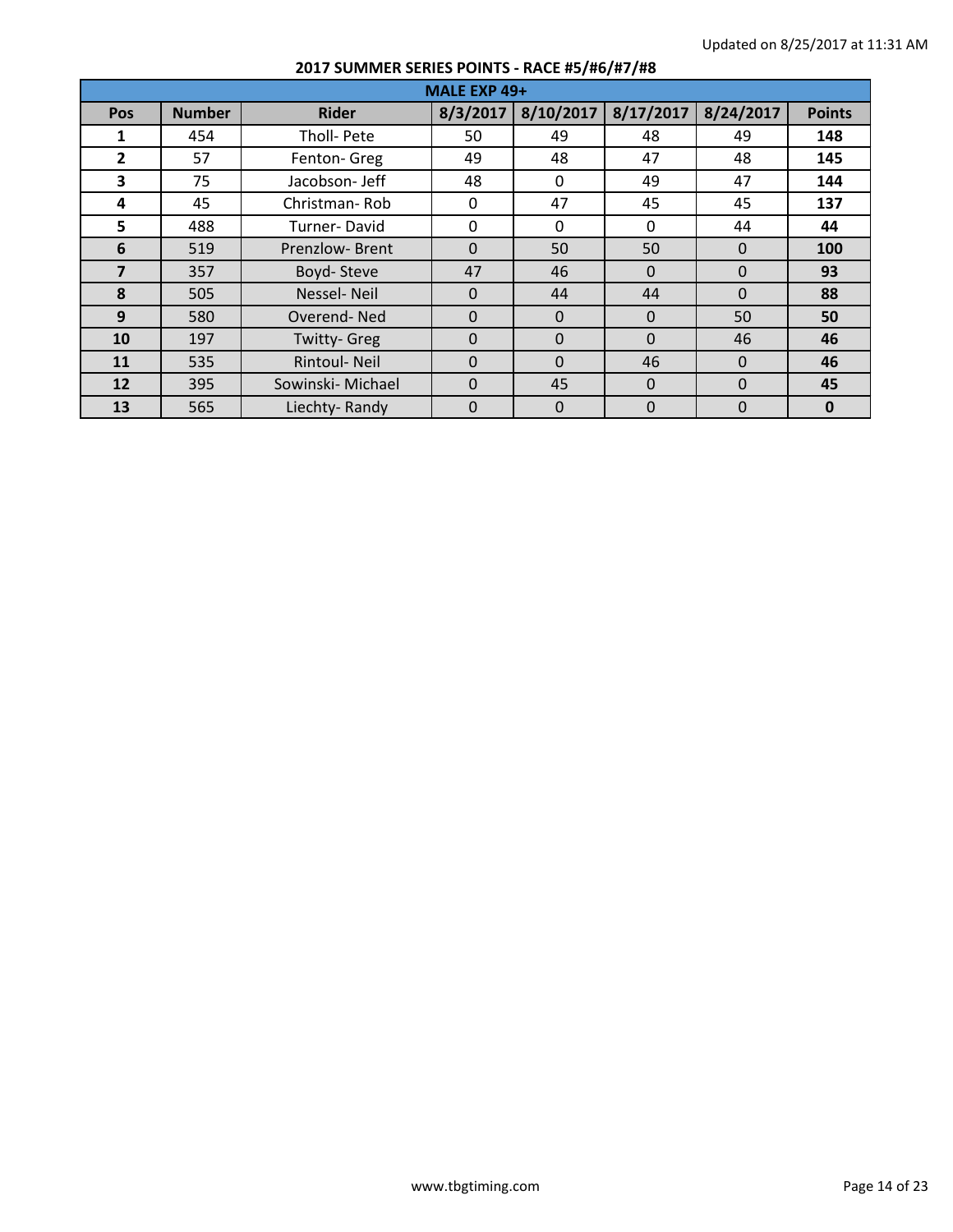|                | <b>MALE SPT 16-24</b> |                   |                |                |           |             |               |  |  |  |  |
|----------------|-----------------------|-------------------|----------------|----------------|-----------|-------------|---------------|--|--|--|--|
| Pos            | <b>Number</b>         | <b>Rider</b>      | 8/3/2017       | 8/10/2017      | 8/17/2017 | 8/24/2017   | <b>Points</b> |  |  |  |  |
| 1              | 127                   | Spain-Dylan       | 0              | 49             | 50        | 50          | 149           |  |  |  |  |
| $\overline{2}$ | 492                   | Dickey-Rubio-Tony | $\Omega$       | 47             | 49        | 49          | 145           |  |  |  |  |
| 3              | 456                   | Kilmartin-Kyle    | 50             | 48             | $\Omega$  | $\Omega$    | 98            |  |  |  |  |
| 4              | 425                   | Adams-Dillon      | 49             | 45             | $\Omega$  | $\Omega$    | 94            |  |  |  |  |
| 5              | 467                   | Jefferies-Levi    | $\Omega$       | 46             | $\Omega$  | 47          | 93            |  |  |  |  |
| 6              | 515                   | Koschnitzhe-Max   | $\Omega$       | 50             | $\Omega$  | $\theta$    | 50            |  |  |  |  |
| 7              | 477                   | Maple-Mathew      | 48             | $\Omega$       | 0         | $\Omega$    | 48            |  |  |  |  |
| 8              | 570                   | Farragamo-Ryan    | $\Omega$       | $\Omega$       | $\Omega$  | 48          | 48            |  |  |  |  |
| 9              | 585                   | Kimball-Luke      | $\Omega$       | $\Omega$       | $\Omega$  | 46          | 46            |  |  |  |  |
| 10             | 367                   | Pelot-Ryan        | $\Omega$       | 44             | $\Omega$  | $\Omega$    | 44            |  |  |  |  |
| 11             | 493                   | Ferguson-Scout    | $\Omega$       | 43             | 0         | $\Omega$    | 43            |  |  |  |  |
| 12             | 445                   | Masiel-Shawn      | $\overline{0}$ | $\overline{0}$ | 0         | $\mathbf 0$ | $\mathbf 0$   |  |  |  |  |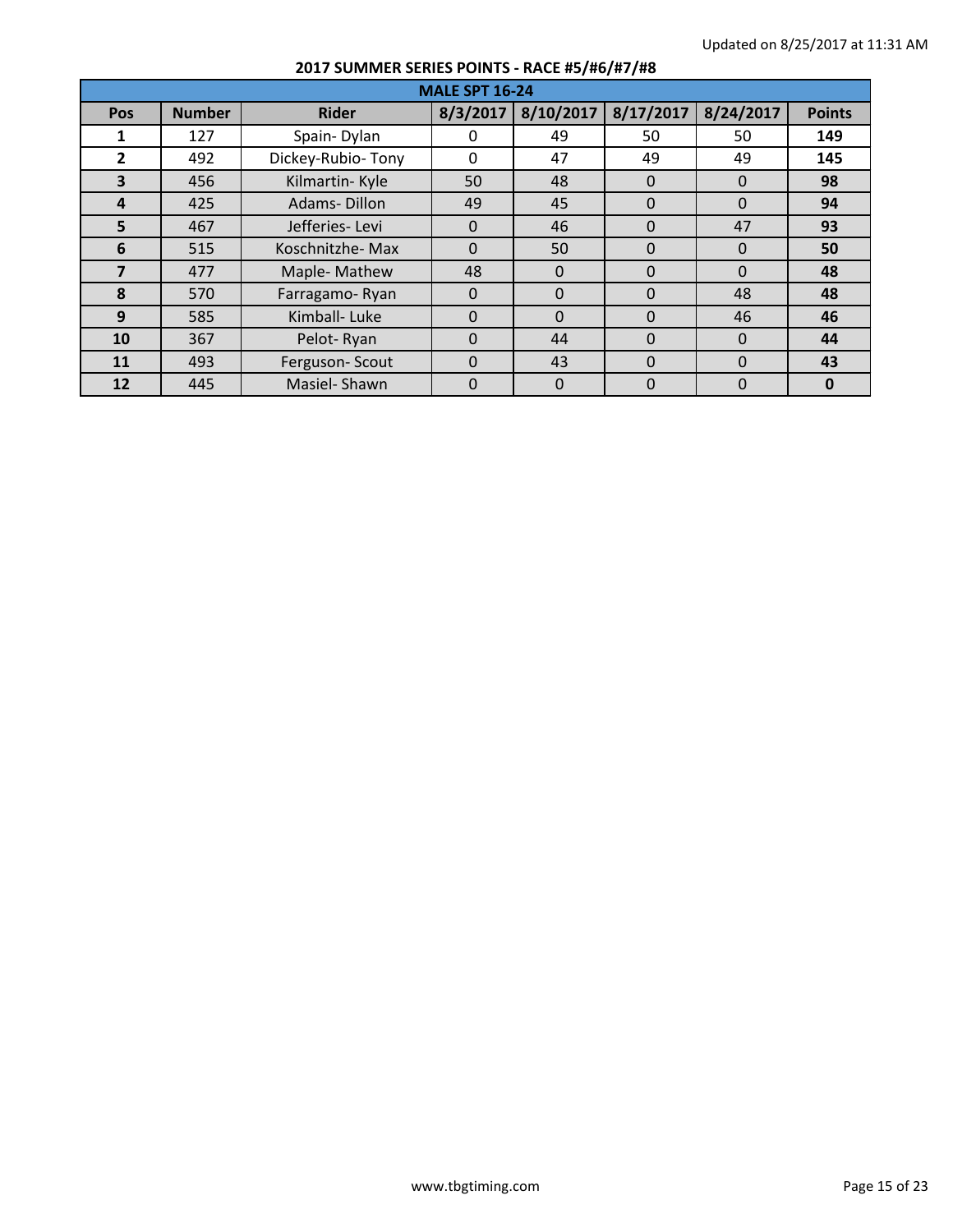|                | <b>MALE SPT 25-36</b> |                   |              |           |              |              |               |  |  |  |  |  |
|----------------|-----------------------|-------------------|--------------|-----------|--------------|--------------|---------------|--|--|--|--|--|
| Pos            | <b>Number</b>         | <b>Rider</b>      | 8/3/2017     | 8/10/2017 | 8/17/2017    | 8/24/2017    | <b>Points</b> |  |  |  |  |  |
| 1              | 475                   | Mason-Paul        | 49           | 49        | 50           | 50           | 149           |  |  |  |  |  |
| $\overline{2}$ | 36                    | Harvey-Ronan      | 47           | 45        | 47           | 45           | 139           |  |  |  |  |  |
| 3              | 102                   | OLeary-Timothy    | 48           | $\Omega$  | 46           | $\mathbf{0}$ | 94            |  |  |  |  |  |
| 4              | 108                   | Reis-Trevor       | $\mathbf{0}$ | 47        | $\Omega$     | 48           | 95            |  |  |  |  |  |
| 5              | 471                   | Grosse-Kyle       | $\mathbf{0}$ | 46        | $\mathbf{0}$ | 49           | 95            |  |  |  |  |  |
| 6              | 140                   | Camp-Michael      | 50           | $\Omega$  | $\Omega$     | $\Omega$     | 50            |  |  |  |  |  |
| $\overline{7}$ | 383                   | Geier-Eric        | $\Omega$     | 50        | $\Omega$     | $\Omega$     | 50            |  |  |  |  |  |
| 8              | 495                   | Ralph-Kenyon      | $\Omega$     | $\Omega$  | 49           | $\Omega$     | 49            |  |  |  |  |  |
| 9              | 549                   | McNally-Shawn     | $\Omega$     | $\Omega$  | 48           | $\Omega$     | 48            |  |  |  |  |  |
| 10             | 522                   | Cramer-Ethan      | $\mathbf{0}$ | 48        | $\mathbf{0}$ | $\mathbf{0}$ | 48            |  |  |  |  |  |
| 11             | 569                   | DeGange-Chad      | $\Omega$     | $\Omega$  | $\Omega$     | 47           | 47            |  |  |  |  |  |
| 12             | 487                   | Jimenez- Gilberto | 46           | $\Omega$  | $\Omega$     | $\Omega$     | 46            |  |  |  |  |  |
| 13             | 573                   | Lopez-Josue       | $\Omega$     | $\Omega$  | $\Omega$     | 46           | 46            |  |  |  |  |  |
| 14             | 541                   | Salinas-Ruben     | $\Omega$     | $\Omega$  | 45           | $\Omega$     | 45            |  |  |  |  |  |
| 15             | 40                    | Custer-Isaac      | $\Omega$     | 44        | $\mathbf 0$  | 0            | 44            |  |  |  |  |  |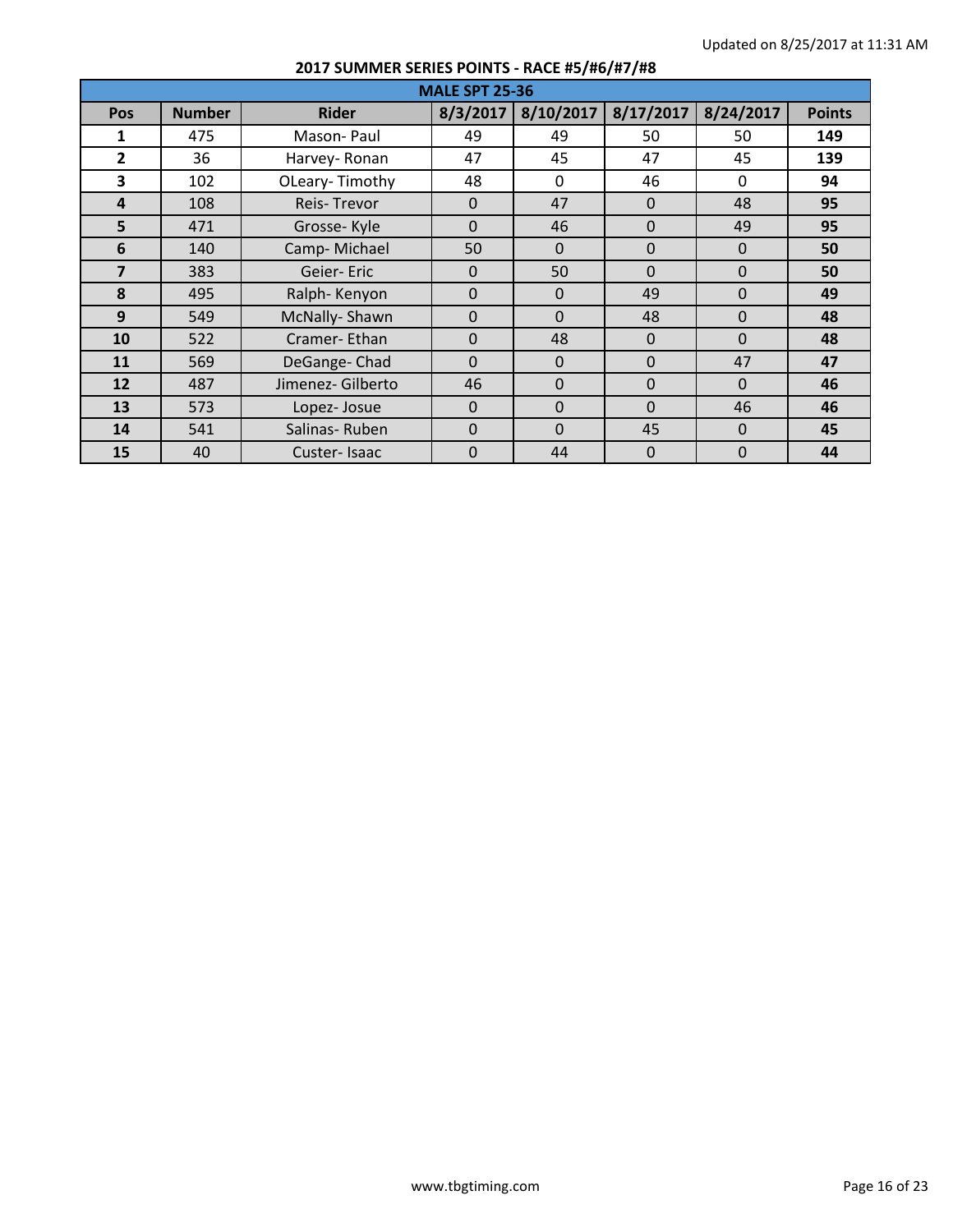|                         |               |                   | <b>MALE SPT 37-48</b> |                |                |              |               |
|-------------------------|---------------|-------------------|-----------------------|----------------|----------------|--------------|---------------|
| Pos                     | <b>Number</b> | <b>Rider</b>      | 8/3/2017              | 8/10/2017      | 8/17/2017      | 8/24/2017    | <b>Points</b> |
| 1                       | 177           | Herrerra-Eric     | 50                    | 49             | 50             | 48           | 149           |
| $\overline{2}$          | 393           | Easterly- Josh    | 49                    | 48             | 49             | 49           | 147           |
| 3                       | $\mathbf 0$   | DeMaio-Robert     | 41                    | 47             | 48             | 47           | 142           |
| $\overline{\mathbf{4}}$ | 485           | Blank-Ben         | 46                    | 46             | 45             | $\mathbf{0}$ | 137           |
| 5                       | 247           | Viola-Shawn       | 45                    | $\mathbf 0$    | 44             | 44           | 133           |
| 6                       | 432           | Drake-Daris       | 39                    | 44             | 39             | 40           | 123           |
| $\overline{7}$          | 479           | Gonda-David       | 40                    | $\mathbf 0$    | 40             | 41           | 121           |
| 8                       | 390           | Chen-Maison       | 48                    | $\mathbf 0$    | 46             | $\mathbf{0}$ | 94            |
| 9                       | 91            | McGovern-Kermit   | 47                    | $\mathbf 0$    | 43             | $\mathbf{0}$ | 90            |
| 10                      | 489           | alvergue- juan    | $\mathbf{0}$          | 50             | $\Omega$       | 50           | 100           |
| 11                      | 545           | Curtis-David      | $\overline{0}$        | $\mathbf{0}$   | 42             | 45           | 87            |
| 12                      | 465           | Glenn-Jamieson    | 42                    | $\mathbf{0}$   | $\mathbf{0}$   | 39           | 81            |
| 13                      | 282           | Juarez-Luis       | $\overline{0}$        | $\overline{0}$ | 47             | $\Omega$     | 47            |
| 14                      | 273           | Staff-Jamie       | $\mathbf 0$           | $\mathbf 0$    | $\mathbf 0$    | 46           | 46            |
| 15                      | 502           | Kuckenbaker- Jeff | $\overline{0}$        | 45             | $\overline{0}$ | $\mathbf{0}$ | 45            |
| 16                      | 437           | giller-james      | 44                    | $\mathbf 0$    | $\overline{0}$ | $\mathbf 0$  | 44            |
| 17                      | 450           | Ortega-Rene       | 43                    | $\mathbf 0$    | $\mathbf 0$    | $\mathbf{0}$ | 43            |
| 18                      | 588           | Hiley-Damian      | $\overline{0}$        | $\overline{0}$ | $\overline{0}$ | 43           | 43            |
| 19                      | 131           | Tweedy-Shawn      | $\overline{0}$        | $\overline{0}$ | $\overline{0}$ | 42           | 42            |
| 20                      | 543           | Paulson- Jarrod   | $\overline{0}$        | $\overline{0}$ | 41             | $\mathbf{0}$ | 41            |
| 21                      | 478           | Dyer-Scott        | 38                    | $\mathbf 0$    | $\mathbf 0$    | $\mathbf 0$  | 38            |
| 22                      | 500           | Gil-Ron           | $\overline{0}$        | $\mathbf 0$    | $\mathbf 0$    | $\mathbf 0$  | $\mathbf{0}$  |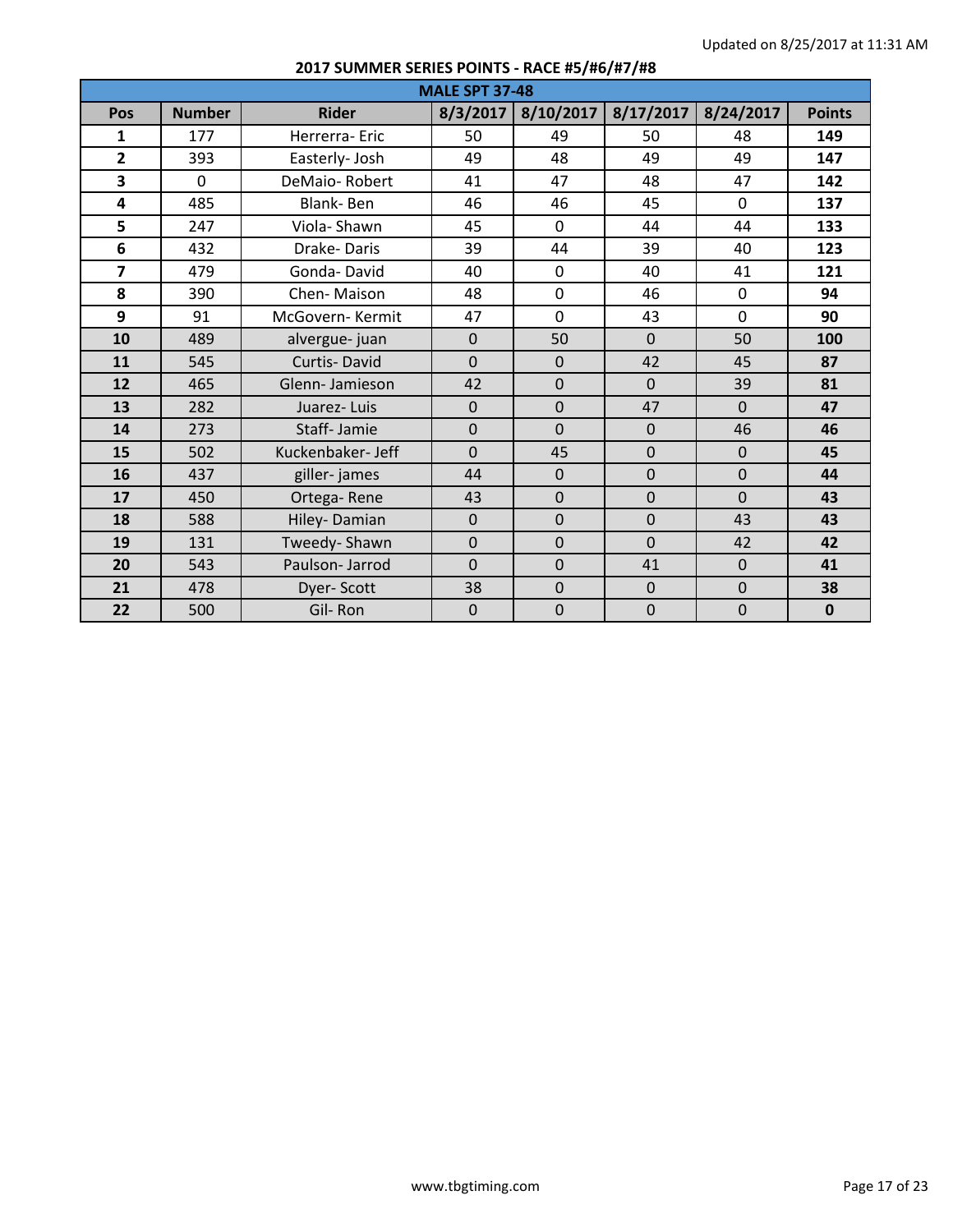|              | MALE SPT 49+  |                   |          |           |           |           |               |  |  |  |  |
|--------------|---------------|-------------------|----------|-----------|-----------|-----------|---------------|--|--|--|--|
| Pos          | <b>Number</b> | <b>Rider</b>      | 8/3/2017 | 8/10/2017 | 8/17/2017 | 8/24/2017 | <b>Points</b> |  |  |  |  |
|              | 278           | Vigil-Jose        | 50       |           | 50        | 50        | 150           |  |  |  |  |
| $\mathbf{2}$ | 469           | Healey- Jeff      | 49       | 49        | 49        | 48        | 147           |  |  |  |  |
| 3            | 159           | Monfort-Scott     | 48       | 50        | 48        | 46        | 146           |  |  |  |  |
| 4            | 433           | Erickson-Todd     | 46       | 48        | 46        | 44        | 140           |  |  |  |  |
| 5            | 395           | Sowinski- Michael | 0        | $\Omega$  | $\Omega$  | 49        | 49            |  |  |  |  |
| 6            | 76            | Jones-Tommy       | 47       | $\Omega$  | $\Omega$  | $\Omega$  | 47            |  |  |  |  |
| 7            | 444           | Weaver-Blake      | $\Omega$ | $\Omega$  | 47        | $\Omega$  | 47            |  |  |  |  |
| 8            | 587           | Bacas-Ron         | 0        | $\Omega$  | $\Omega$  | 47        | 47            |  |  |  |  |
| 9            | 574           | Trogden-Erik      | 0        | $\Omega$  | $\Omega$  | 45        | 45            |  |  |  |  |
| 10           | 459           | Vizcarra-Tonny    | 0        | 0         | 0         | 43        | 43            |  |  |  |  |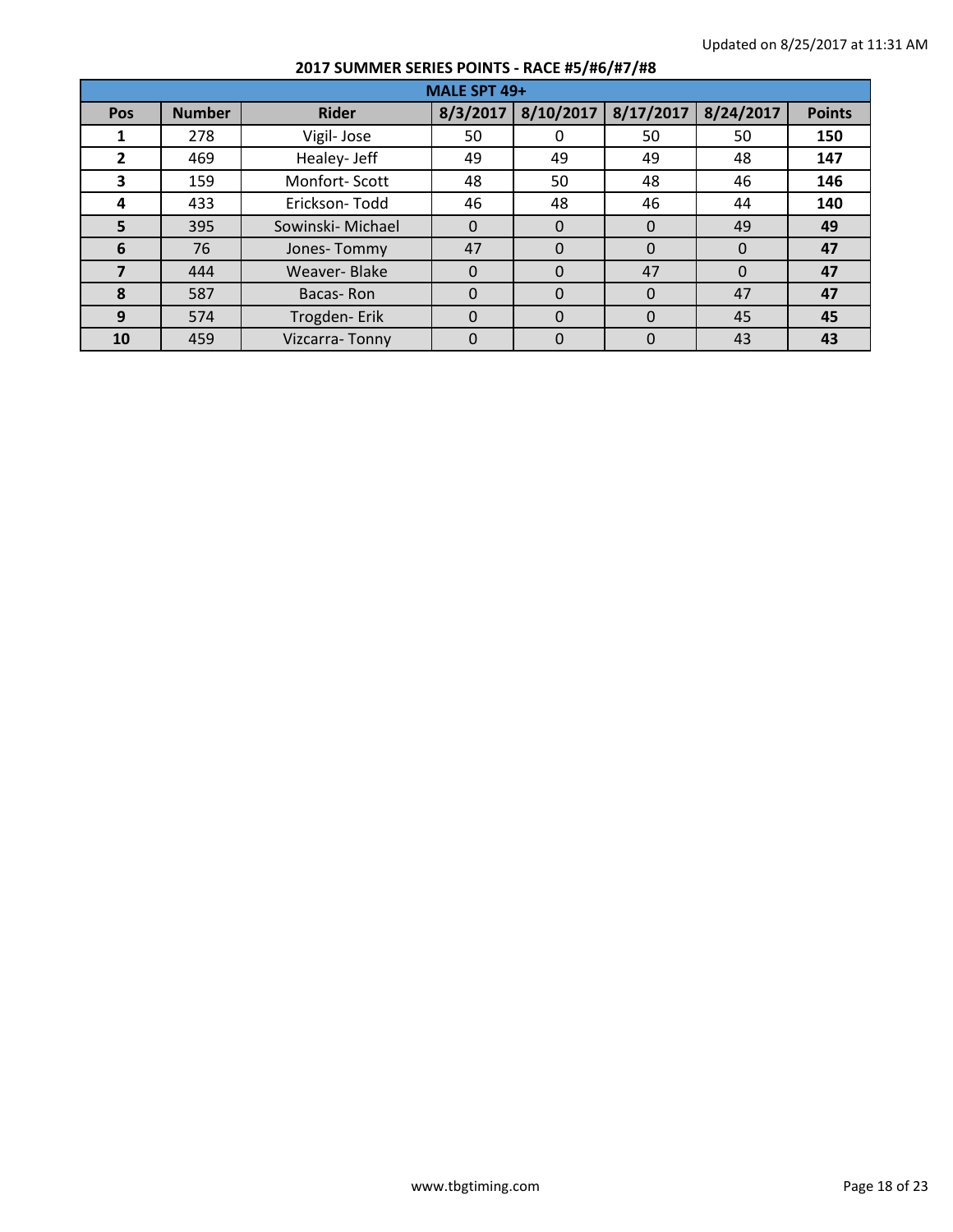|     | <b>MALE SUP SPT 16+</b> |                    |          |           |           |           |               |  |  |  |  |
|-----|-------------------------|--------------------|----------|-----------|-----------|-----------|---------------|--|--|--|--|
| Pos | <b>Number</b>           | <b>Rider</b>       | 8/3/2017 | 8/10/2017 | 8/17/2017 | 8/24/2017 | <b>Points</b> |  |  |  |  |
|     | 243                     | Cerami- Matthew    | 50       | 50        | 49        | 50        | 150           |  |  |  |  |
| 2   | 35                      | Kooiman-Brandon    | 49       | 49        | 47        | 48        | 146           |  |  |  |  |
| 3   | 140                     | Camp-Michael       | 0        | 48        | 48        | 49        | 145           |  |  |  |  |
| 4   | 203                     | Taylor-Andrew      | 0        | 47        | 50        | 47        | 144           |  |  |  |  |
| 5   | 39                      | Esbeck-Thomas      | 48       | 46        | 45        | 45        | 139           |  |  |  |  |
| 6   | 391                     | Saffon- Juan Diego | 0        | $\Omega$  | $\Omega$  | 46        | 46            |  |  |  |  |
|     | 542                     | SMEAD-ISAAC        | 0        | $\Omega$  | 46        | $\Omega$  | 46            |  |  |  |  |
| 8   | 507                     | Snyder-Torin       | 0        | 45        | $\Omega$  | $\Omega$  | 45            |  |  |  |  |
| 9   | 578                     | Karstrom-Charlie   | 0        | $\Omega$  | $\Omega$  | 44        | 44            |  |  |  |  |
| 10  | 525                     | KLein- Gregory     | 0        |           | 0         | $\Omega$  |               |  |  |  |  |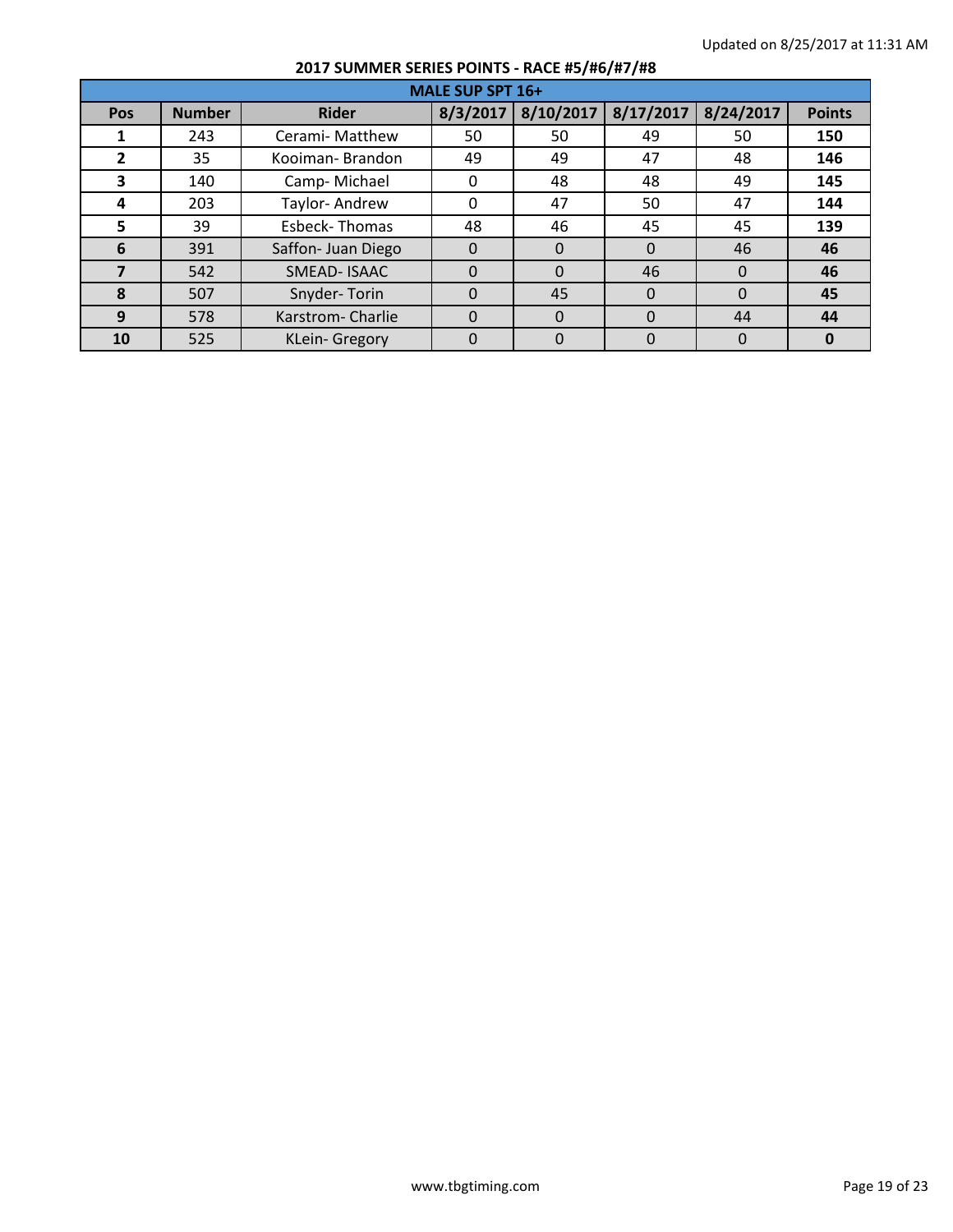|     | <b>MASOCHIST (SS)</b> |                     |          |           |              |           |               |  |  |  |  |
|-----|-----------------------|---------------------|----------|-----------|--------------|-----------|---------------|--|--|--|--|
| Pos | <b>Number</b>         | <b>Rider</b>        | 8/3/2017 | 8/10/2017 | 8/17/2017    | 8/24/2017 | <b>Points</b> |  |  |  |  |
|     | 70                    | Hill-Sean           | 50       | 50        | 48           |           | 148           |  |  |  |  |
|     | 536                   | Page-Michael        |          |           | 50           | 50        | 100           |  |  |  |  |
| З   | 261                   | Hill-Stan           |          |           | 49           | $\Omega$  | 49            |  |  |  |  |
| 4   | 566                   | Foster-Cory         |          |           | $\Omega$     | 49        | 49            |  |  |  |  |
| 5   | 508                   | Hill- Bryan         | 0        | 49        | $\Omega$     | 0         | 49            |  |  |  |  |
| 6   | 199                   | Janssen-Nick        |          |           |              | 48        | 48            |  |  |  |  |
|     | 66                    | Hammond- Carrie     |          | 48        | 0            | $\Omega$  | 48            |  |  |  |  |
|     | 583                   | Peppe nanni- Shelly |          |           | $\mathbf{0}$ | 47        | 47            |  |  |  |  |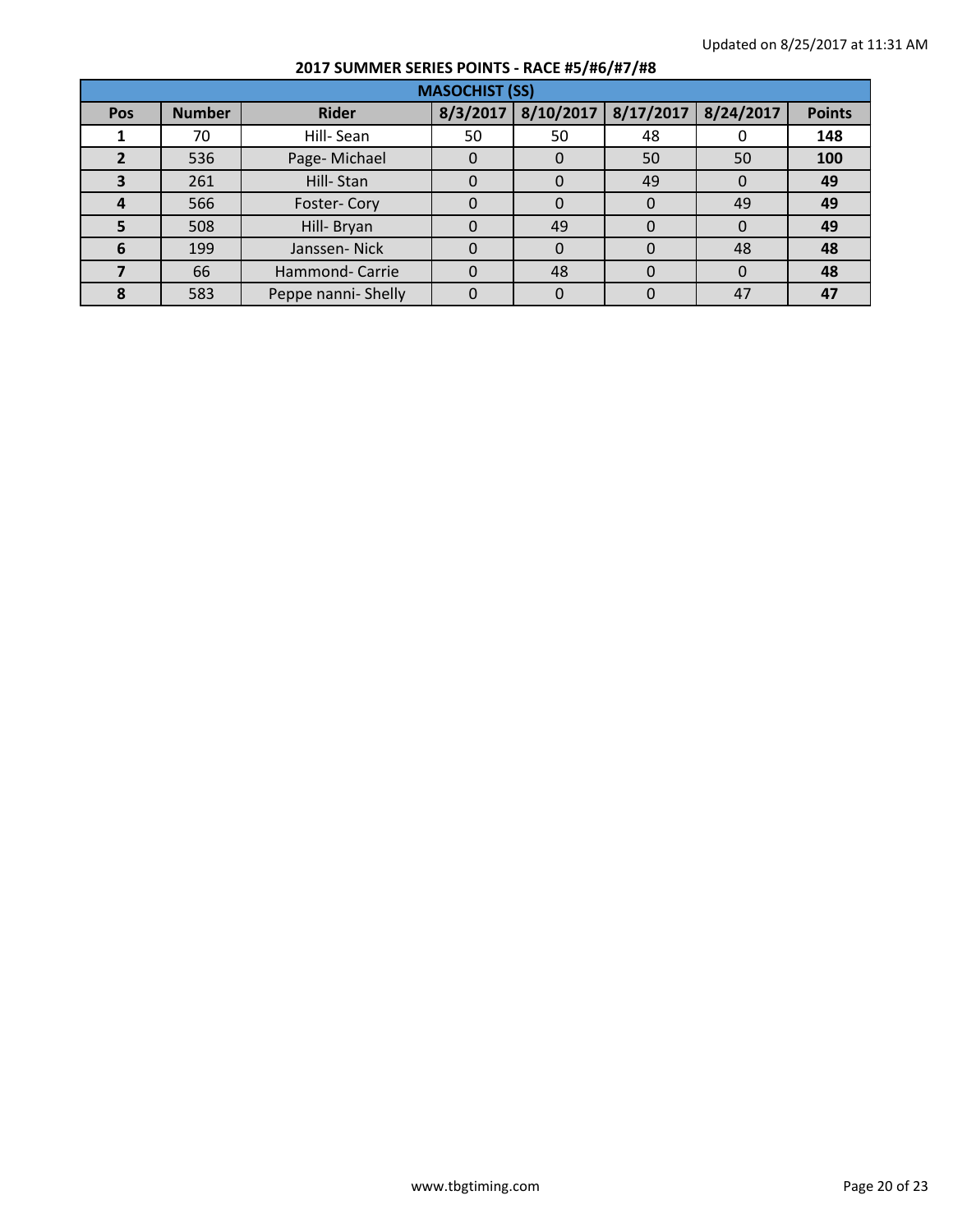|                |               |                          | <b>SCHOOLBOY 12-15</b> |                |                |                |               |
|----------------|---------------|--------------------------|------------------------|----------------|----------------|----------------|---------------|
| Pos            | <b>Number</b> | <b>Rider</b>             | 8/3/2017               | 8/10/2017      | 8/17/2017      | 8/24/2017      | <b>Points</b> |
| 1              | 183           | Salas-Arturo             | 50                     | 50             | 50             | 50             | 150           |
| $\overline{2}$ | 65            | <b>Gustin-Alexander</b>  | 49                     | 49             | 49             | 49             | 147           |
| 3              | 26            | <b>Gutierrez-Raulito</b> | 47                     | 47             | 48             | 48             | 143           |
| 4              | 188           | Salazar-Mason            | 45                     | 46             | 44             | 47             | 138           |
| 5              | 31            | Martinez-Zach            | 44                     | 45             | 45             | 46             | 136           |
| 6              | 89            | Lombardi-Josh            | 42                     | 42             | 42             | 43             | 127           |
| $\overline{7}$ | 182           | Mendoza-Danny            | 48                     | 48             | $\mathbf 0$    | $\mathbf 0$    | 96            |
| 8              | $\Omega$      | Davis-Owen               | $\Omega$               | 44             | 47             | $\mathbf{0}$   | 91            |
| 9              | 470           | Grosse-Braxton           | 43                     | 40             | $\mathbf 0$    | $\mathbf{0}$   | 83            |
| 10             | 67            | Hansen-Emitt             | 46                     | $\mathbf{0}$   | $\overline{0}$ | $\overline{0}$ | 46            |
| 11             | 539           | White-Dylan              | $\overline{0}$         | $\mathbf{0}$   | 46             | $\Omega$       | 46            |
| 12             | 567           | Blazer-Kyle              | $\overline{0}$         | $\mathbf 0$    | $\mathbf 0$    | 45             | 45            |
| 13             | 579           | Beasley-Matthew          | $\overline{0}$         | $\Omega$       | $\overline{0}$ | 44             | 44            |
| 14             | 73            | Ivar-Logan               | $\overline{0}$         | 43             | $\overline{0}$ | $\mathbf{0}$   | 43            |
| 15             | 547           | Fetzer-Luke              | $\Omega$               | $\mathbf{0}$   | 43             | $\Omega$       | 43            |
| 16             | 245           | Hester-Jordan            | $\overline{0}$         | $\mathbf{0}$   | $\overline{0}$ | 42             | 42            |
| 17             | 126           | Spain- Justin            | $\mathbf{0}$           | 41             | $\Omega$       | $\mathbf{0}$   | 41            |
| 18             | 117           | Scranton- Gavyn          | $\overline{0}$         | $\mathbf{0}$   | 41             | $\mathbf{0}$   | 41            |
| 19             | 458           | Diaz-Alex                | 41                     | $\mathbf{0}$   | $\overline{0}$ | $\Omega$       | 41            |
| 20             | 537           | herbert- Christian       | $\overline{0}$         | $\overline{0}$ | 40             | $\Omega$       | 40            |
| 21             | 94            | Miller-Jack              | $\overline{0}$         | $\mathbf{0}$   | $\mathbf 0$    | $\mathbf 0$    | $\mathbf{0}$  |
| 22             | 538           | White-Brady              | $\overline{0}$         | $\mathbf{0}$   | $\mathbf 0$    | $\overline{0}$ | $\mathbf{0}$  |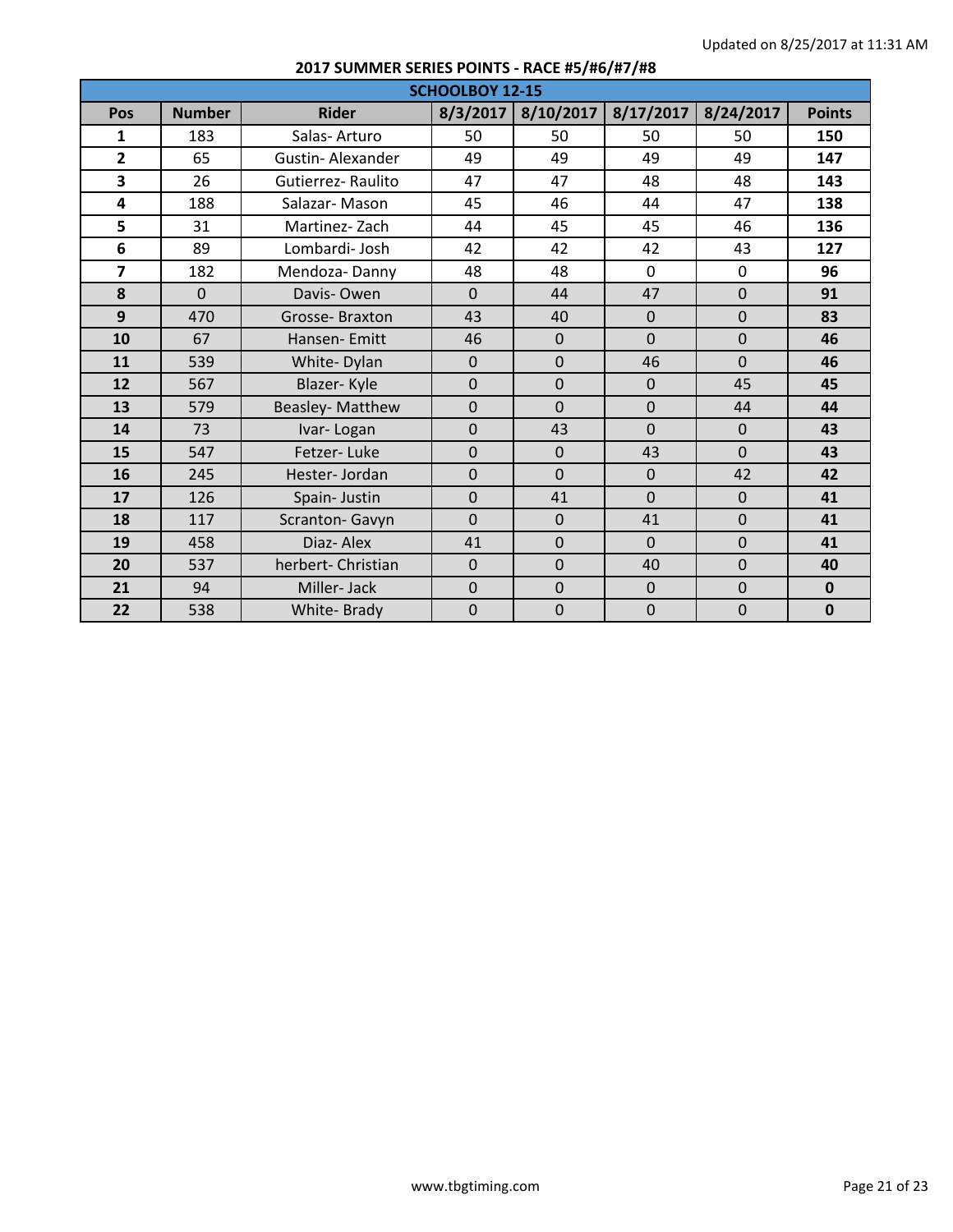|            | <b>SCHOOLGIRL 12-15</b> |               |    |                                              |    |    |               |  |  |  |
|------------|-------------------------|---------------|----|----------------------------------------------|----|----|---------------|--|--|--|
| <b>Pos</b> | <b>Number</b>           | <b>Rider</b>  |    | 8/3/2017   8/10/2017   8/17/2017   8/24/2017 |    |    | <b>Points</b> |  |  |  |
|            | 429                     | chen-eire     | 50 | 50                                           | 49 |    | 149           |  |  |  |
|            | 307                     | Darnley-Dylan |    |                                              | 50 | 50 | 100           |  |  |  |
|            | 559                     | Diaz-Karla    |    |                                              | 48 | 49 | 97            |  |  |  |